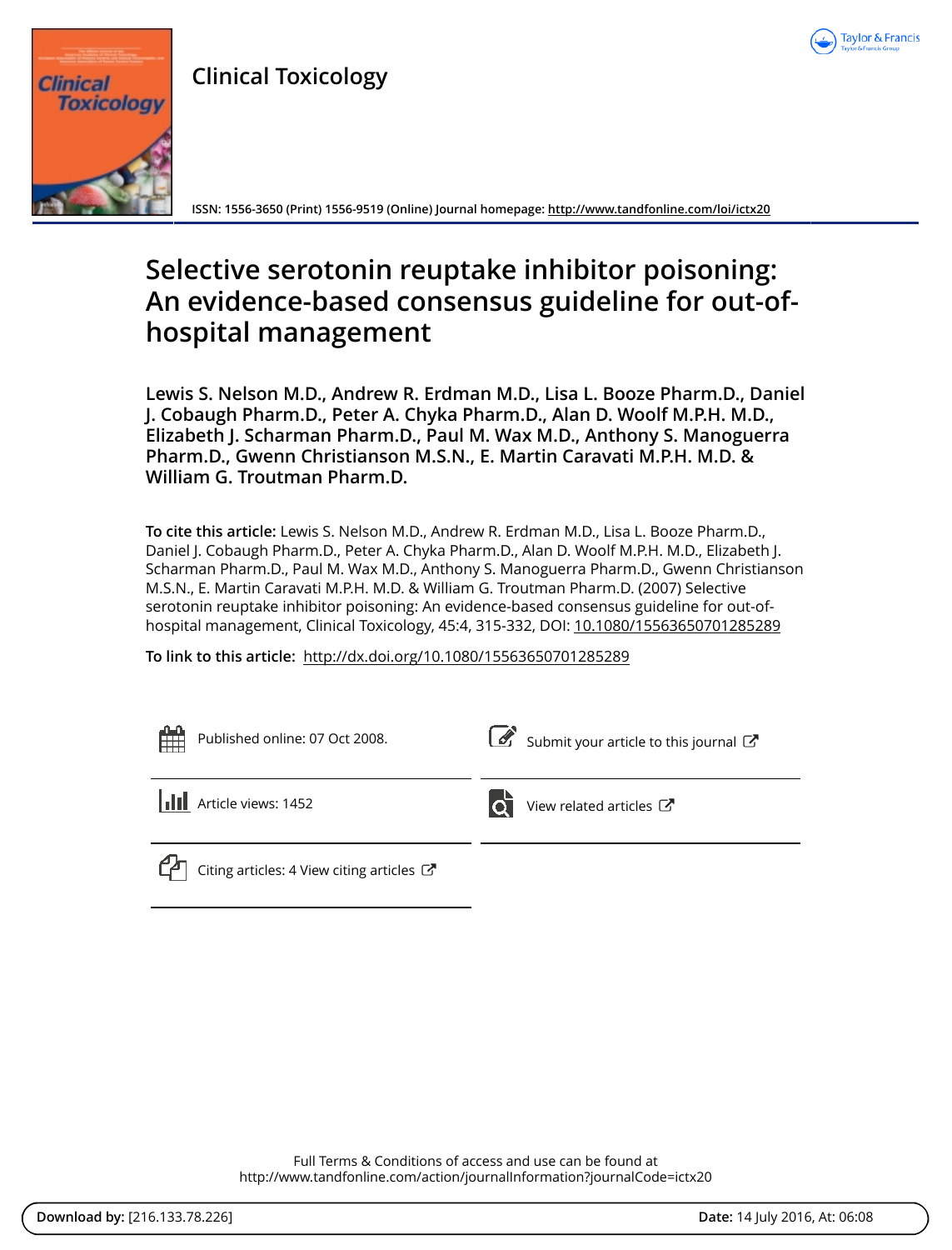PRACTICE GUIDELINE

# Selective serotonin reuptake inhibitor poisoning: an evidencebased consensus guideline for out-of-hospital management\*

LEWIS S. NELSON, M.D., ANDREW R. ERDMAN, M.D., LISA L. BOOZE, PHARM.D., DANIEL J. COBAUGH, PHARM.D., PETER A. CHYKA, PHARM.D., ALAN D. WOOLF, M.D., M.P.H., ELIZABETH J. SCHARMAN, PHARM.D., PAUL M. WAX, M.D., ANTHONY S. MANOGUERRA, PHARM.D., GWENN CHRISTIANSON, M.S.N., E. MARTIN CARAVATI, M.D., M.P.H., and WILLIAM G. TROUTMAN, PHARM.D.

*American Association of Poison Control Centers, Washington, District of Columbia, USA*

A review of US poison center data for 2004 showed over 48,000 exposures to selective serotonin reuptake inhibitors (SSRIs). A guideline that determines the conditions for emergency department referral and prehospital care could potentially optimize patient outcome, avoid unnecessary emergency department visits, reduce health care costs, and reduce life disruption for patients and caregivers. An evidencebased expert consensus process was used to create the guideline. Relevant articles were abstracted by a trained physician researcher. The first draft of the guideline was created by the lead author. The entire panel discussed and refined the guideline before distribution to secondary reviewers for comment. The panel then made changes based on the secondary review comments.

The objective of this guideline is to assist poison center personnel in the appropriate out-of-hospital triage and initial management of patients with a suspected ingestion of an SSRI by 1) describing the process by which an ingestion of an SSRI might be managed, 2) identifying the key decision elements in managing cases of SSRI ingestion, 3) providing clear and practical recommendations that reflect the current state of knowledge, and 4) identifying needs for research. This guideline applies to ingestion of immediate-release forms of SSRIs alone. Co-ingestion of additional substances might require different referral and management recommendations depending on their combined toxicities.

This guideline is based on an assessment of current scientific and clinical information. The expert consensus panel recognizes that specific patient care decisions may be at variance with this guideline and are the prerogative of the patient and the health professionals providing care, considering all of the circumstances involved. This guideline does not substitute for clinical judgment.

Recommendations are in chronological order of likely clinical use. The grade of recommendation is in parentheses. 1) All patients with suicidal intent, intentional abuse, or in cases in which a malicious intent is suspected (e.g., child abuse or neglect) should be referred to an emergency department. This activity should be guided by local poison center procedures. In general, this should occur regardless of the dose reported (Grade D). 2) Any patient already experiencing any symptoms other than mild effects (mild effects include vomiting, somnolence [lightly sedated and arousable with speaking voice or light touch], mydriasis, or diaphoresis) should be transported to an emergency department. Transportation via ambulance should be considered based on the condition of the patient and the length of time it will take the patient to arrive at the emergency department (Grade D). 3) Asymptomatic patients or those with mild effects (defined above) following isolated unintentional acute SSRI ingestions of up to five times an initial adult therapeutic dose (i.e., citalopram 100 mg, escitalopram 50 mg, fluoxetine 100 mg, fluvoxamine 250 mg, paroxetine 100 mg, sertraline 250 mg) can be observed at home with instructions to call the poison center back if symptoms develop. For patients already on an SSRI, those with ingestion of up to five times their own single therapeutic dose can be observed at home with instructions to call the poison center back if symptoms develop (Grade D). 4) The poison center should consider making follow-up calls during the first 8 hours after ingestion, following its normal procedure. Consideration should be given to the time of day when home observation will take place. Observation during normal sleep hours might not reliably identify the onset of toxicity. Depending on local poison center policy, patients could be referred to an emergency department if the observation would take place during normal sleeping hours of the patient or caretaker (Grade D). 5) Do not induce emesis (Grade C). 6) The use of oral activated charcoal can be considered since the likelihood of SSRI-induced loss of consciousness or seizures is small. However, there are no data to suggest a specific clinical benefit. The routine use of out-of-hospital oral activated charcoal in patients with unintentional SSRI overdose cannot be advocated at this time (Grade C). 7) Use intravenous benzodiazepines for seizures and benzodiazepines and external cooling measures for hyperthermia (>104°F [>40°C]) for SSRI-induced

Received 30 October 2006; accepted 30 October 2006.

<sup>\*</sup>Guidelines for the Management of Poisonings. Supported in full by Cooperative Agreement 8 U4BMC00084 between the American Association of Poison Control Centers and the Health Resources and Services Administration, Department of Human Services

Address correspondence to American Association of Poison Control Centers, 3201 New Mexico Avenue NW, Suite 330, Washington, D.C. 20016, USA. E-mail: info@aapcc.org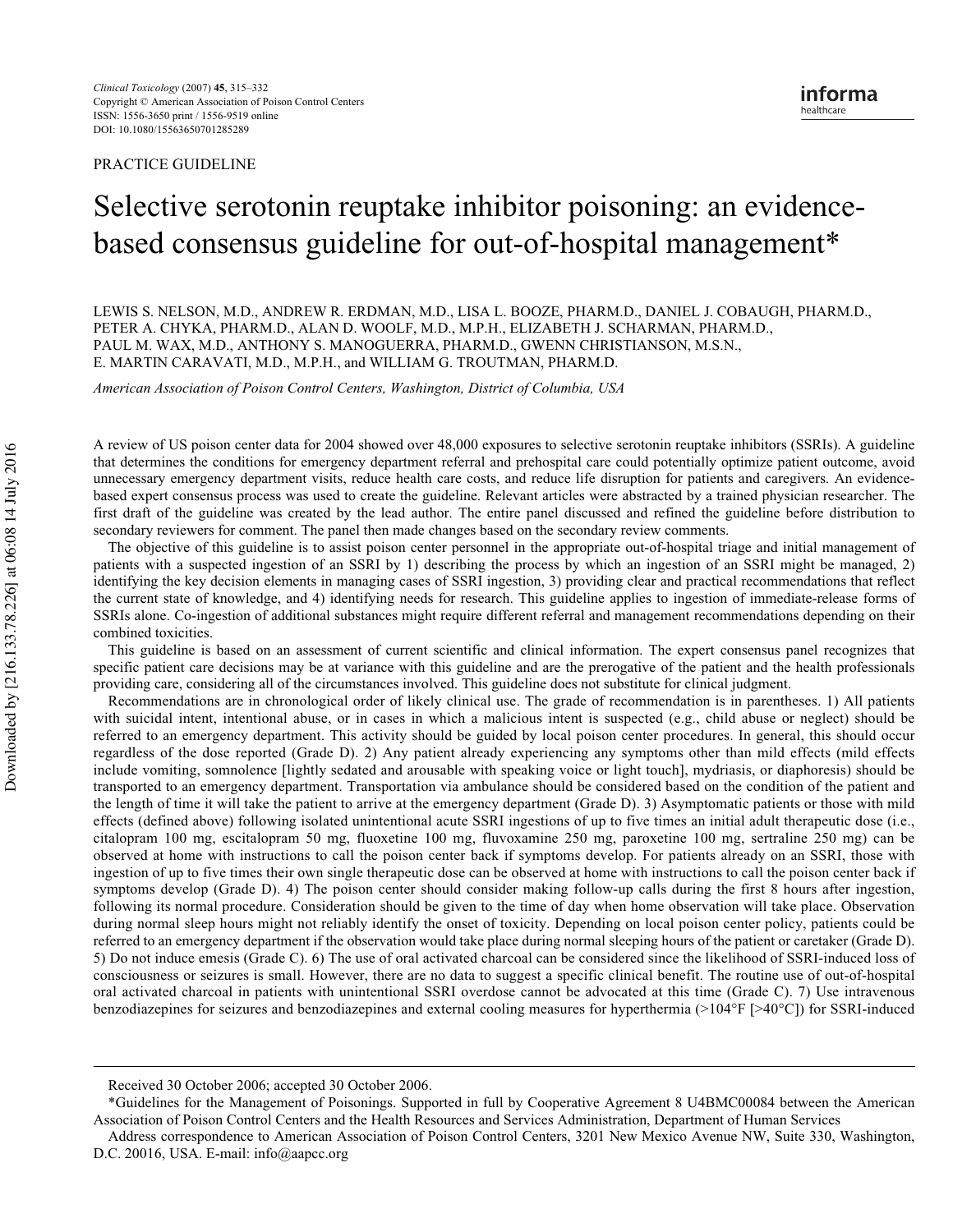serotonin syndrome. This should be done in consultation with and authorized by EMS medical direction, by a written treatment protocol or policy, or with direct medical oversight (Grade C).

**Keywords** Serotonin uptake inhibitors/poisoning; Poison control centers/standards; Practice guidelines

#### **Introduction**

#### *Scope of the problem and importance of this guideline*

Antidepressant overdoses are among the most common prescription drug overdoses managed by poison centers. This is in part because of their high prevalence of therapeutic use but also because of their use by patients at high risk for intentional ingestion. According to the Toxic Exposure Surveillance System (TESS) of the American Association of Poison Control Centers, there were 48,204 human ingestions of selective serotonin reuptake inhibitor antidepressants (SSRIs) reported to poison centers in the US in 2004; 31,181 (65%) were evaluated in healthcare facilities. Children less than 6 years of age accounted for 8,187 (17%) of all reported SSRI ingestions. Major effects occurred in 1,426 SSRI ingestions and 103 ingestions resulted in death; there were known co-ingestants in all but three deaths (1). Between 2000 and 2005, there were 44,545 ingestions of SSRIs in children less than 6 years of age reported to TESS. Major effects were noted in 59 cases (0.1%) and there was one reported death (2).

The evaluation and management of possible SSRI poisoning has medical, economic, and social costs. It is critical to decide on a strategy that could be used to determine which patients need referral to healthcare facilities for medical evaluation. Poison centers usually recommend emergency department evaluation of any patient who becomes severely symptomatic or intentionally ingests a substance to cause self-harm. The most important decision for the remainder of patients exposed to an SSRI (i.e., unintentional and asymptomatic or mildly symptomatic) is to determine who requires emergency department evaluation. Typical unintentional exposure scenarios include a child who is found handling an SSRI medication container and who might have ingested one or more tablets or an adult or child who already takes an SSRI and inadvertently doubles or triples their dose. Referring every patient with a potential or documented SSRI ingestion to an emergency department is unnecessarily expensive and labor intensive (3), since the therapeutic indices of the SSRIs are generally very favorable. However, drug interactions are common and can be serious.

#### *Background*

SSRIs represent a group of chemically diverse agents that share the ability to inhibit the presynaptic uptake of serotonin within the central nervous system. They are commonly prescribed for the initial treatment of mild to moderate depression, generalized anxiety disorder, and obsessive-compulsive disorder and are widely used for other diseases of neurologic origin including neuropathic pain (4–6). Due to their less troublesome side effect and safety profiles, the SSRIs have essentially replaced the tricyclic antidepressants as first-line therapy for depression. They are available only by prescription.

Six pure SSRIs are available in the US: citalopram (Celexa), escitalopram (Lexapro), fluoxetine (Prozac), fluvoxamine (Luvox), paroxetine (Paxil), and sertraline (Zoloft); these agents are the subject of this guideline. The prolongedrelease formulations of paroxetine (Paxil CR) and fluoxetine (Prozac weekly) are not directly considered by this guideline given their relatively recent release and the lack of available overdose/toxicity data. A number of other agents are also available that have among their pharmacologic properties the ability to inhibit serotonin reuptake. These include bupropion, duloxetine, mirtazapine, and venlafaxine. Given their pharmacologic complexity and distinction from SSRIs, they are not included in this guideline.

SSRIs are associated with several relatively common adverse effects. The most frequently noted are nausea, vomiting, and diarrhea (6,7). Insomnia, anxiety, and hypomania are common psychological effects and are most typical after chronic dosing.

Symptoms observed following overdose of an SSRI are typically mild and manifest primarily as central nervous system depression (6,7). Seizures and cardiac electrophysiologic abnormalities (generally QTc interval prolongation) can occur and are most widely reported following overdoses with citalopram (8–11). Consequential clinical effects can result uncommonly from any agent of this class due to the development of the serotonin syndrome, which manifests as autonomic instability, altered mental status, seizures, extrapyramidal syndrome including muscle rigidity, hyperthermia, and, rarely, death. However, nearly all reported cases involve patients using multiple serotonergic agents (e.g., tricyclic antidepressant, lithium, meperidine) or who have large exposures to a single serotonergic agent. The onset and progression of clinical toxicity, including the serotonin syndrome, is generally gradual over several hours, although after large overdose or with certain drug interactions it can be abrupt  $(12)$ .

The FDA has issued a warning on the use of paroxetine during pregnancy due to the risk of adverse fetal outcomes such as an increased risk of congenital malformations, particularly cardiac (13). Whether this is a class effect or a concern following short-term or one-time exposure, early or late in pregnancy, remains to be determined. Regardless, SSRIs are still utilized for pregnant and lactating women, despite warnings in labels against such use and the categorization of SSRIs as FDA Pregnancy Category C or D (14,15).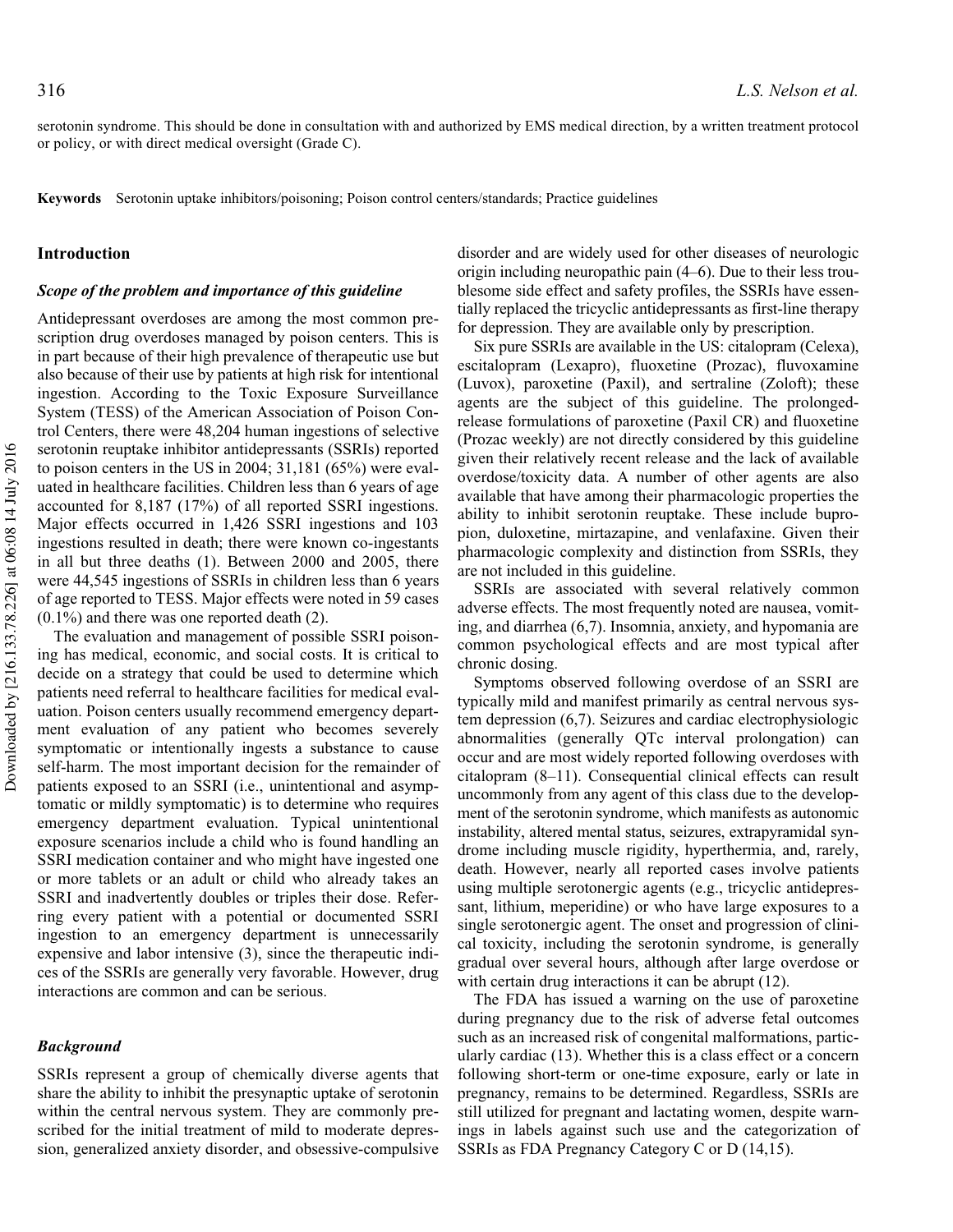#### *Definition of terms*

For the purposes of this analysis, age groups are defined as 1) children less than 6 years of age and 2) children 6 years of age or older and adults. The older age group is much more likely to attempt self-harm and to conceal an ingestion. The terms "out-of-hospital" or "prehospital" are defined as the period before a patient reaches a healthcare facility. An acute ingestion is defined as any number of ingestions that occur within a period of 8 hours. The following definitions for clinical effects are used throughout the guideline and are adapted from those used by TESS. The descriptor "mild" means that the clinical effects were generally limited to vomiting, somnolence (lightly sedated and arousable with speaking voice or light touch), mydriasis, or diaphoresis. The term "moderate" includes vital sign abnormalities, particularly mild hyperthermia, agitation, or lethargy (sedated but arousable with more than speaking voice or with irritating stimuli). "Severe" includes clinically significant vital sign or cardiovascular abnormalities, particularly those that require intervention such as lifethreatening hyperthermia, agitated delirium, coma (requiring painful stimuli to arouse or unarousable), or seizures (see TESS for more complete definitions). The severity of the serotonin syndrome can be similarly qualified (12).

#### *Intended users of the guideline*

The intended users of this guideline are personnel in US poison centers. This guideline has been developed for the conditions prevalent in the US. While the toxicities of the SSRIs are not expected to vary in a clinically significant manner in other nations, the out-of-hospital conditions could be much different. This guideline should not be extrapolated to other settings unless it has been determined that the conditions assumed in this guideline are present.

#### *Objective of the guideline*

The objective of this guideline is to assist poison center personnel in the appropriate out-of-hospital triage and initial management of patients with a suspected ingestion of an SSRI by 1) describing the process by which an ingestion of an SSRI might be managed, 2) identifying the key decision elements in managing cases of SSRI ingestion, 3) providing clear and practical recommendations that reflect the current state of knowledge, and 4) identifying needs for research. This guideline applies to ingestion of immediaterelease forms of citalopram, escitalopram, fluoxetine, fluvoxamine, paroxetine, or sertraline alone. Alternativerelease mechanisms, particularly sustained-release preparations, are not considered. Co-ingestion of additional substances might, but does not necessarily, require different referral and management recommendations depending on the nature of the coingestant(s) and the combined toxicities of the substances.

This guideline is based on an assessment of current scientific and clinical information. The expert consensus panel recognizes that specific patient care decisions may be at variance with this guideline and are the prerogative of the patient and the health professionals providing care, considering all of the circumstances involved. This guideline does not substitute for clinical judgment.

#### **Methodology**

The methodology used for the preparation of this guideline was developed after reviewing the key elements of practice guidelines (16,17). An expert consensus panel was established to develop the guideline (Appendix 1). The American Association of Poison Control Centers (AAPCC), the American Academy of Clinical Toxicology (AACT), and the American College of Medical Toxicology (ACMT) appointed members of their organizations to serve as panel members. To serve on the expert consensus panel, an individual had to have an exceptional record of accomplishment in clinical care and scientific research in toxicology, board certification as a clinical or medical toxicologist, significant US poison center experience, and be an opinion leader with broad esteem. Two specialists in poison information were included as full panel members to provide the viewpoint of the end-users of the guideline.

#### *Literature search*

The National Library of Medicine's PubMed database was searched (to March 2004) using serotonin uptake inhibitors (poisoning) or serotonin uptake inhibitors (toxicity) as MeSH terms, limited to humans. PubMed was also searched using citalopram, escitalopram, fluoxetine, fluvoxamine, paroxetine, or sertraline as textwords (title, abstract, MeSH term, CAS registry) plus either poison\* or overdos\* or intox\* or toxic\*, limited to humans. This process was repeated in International Pharmaceutical Abstracts (1970–March 2004, excluding abstracts of meeting presentations), Science Citation Index (1977–March 2004), Database of Abstracts of Reviews of Effects (accessed March 2004), Cochrane Database of Systematic Reviews (accessed March 2004), and Cochrane Central Register of Controlled Trials (accessed March 2004). A third PubMed search (to March 2004) located all citalopram, escitalopram, fluoxetine, fluvoxamine, paroxetine, or sertraline articles that identified patients from 1 through 5 years of age.

Reactions (1980–March 2004), the citalopram, escitalopram, fluoxetine, fluvoxamine, paroxetine, or sertraline poisoning managements in Poisindex, and the bibliographies of recovered articles were reviewed to identify previously undiscovered articles. Furthermore, North American Congress of Clinical Toxicology (NACCT) abstracts published in the Journal of Toxicology Clinical Toxicology (1995–2004)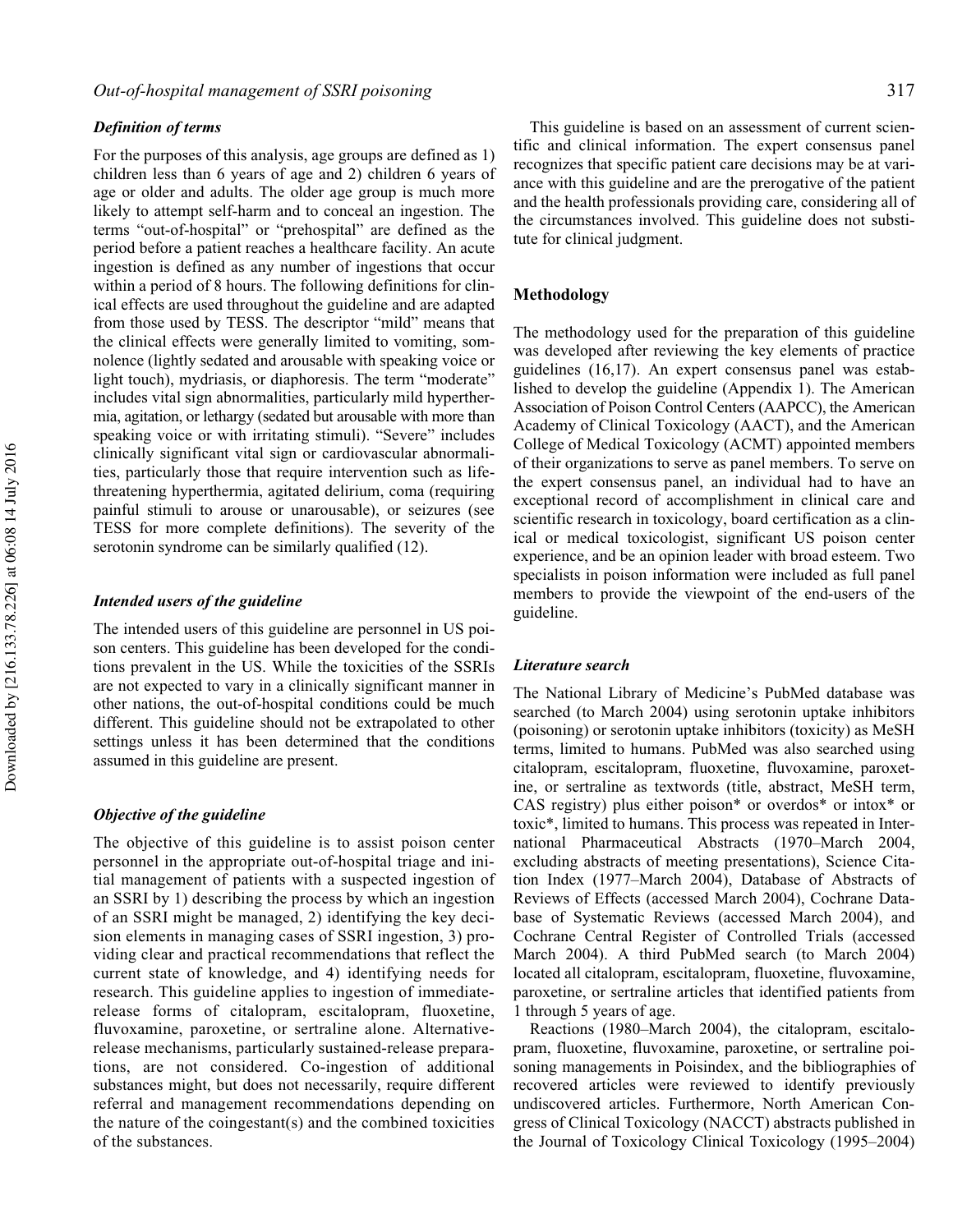were reviewed for original human data. The chapter bibliographies in five major toxicology textbooks were reviewed for citations of additional articles with original human data. Finally, the Toxic Exposure Surveillance System (TESS) maintained by the American Association of Poison Control Centers was searched (2000–2005) for deaths resulting from citalopram, escitalopram, fluoxetine, fluvoxamine, paroxetine, or sertraline poisoning. These cases were abstracted for use by the panel.

#### *Criteria used to identify applicable studies*

The recovered citations were entered into an EndNote library and duplicate entries were eliminated. The abstracts of these articles were reviewed, looking specifically for those that could potentially provide 1) estimations of mg/kg or ingested doses with or without subsequent signs or symptoms, 2) estimations of time to symptom onset, or 3) information regarding management techniques that might be suitable for out-of-hospital use (e.g., gastrointestinal decontamination). Articles excluded were those that did not meet any of the preceding criteria, did not add new data (e.g., some reviews, editorials), or that described inpatient-only procedures (e.g., dialysis).

#### *Data extraction process*

All articles that were retrieved from the search were reviewed by a trained physician abstractor. Each article was examined for original human data regarding the toxic effects of citalopram, escitalopram, fluoxetine, fluvoxamine, paroxetine, or sertraline or original human data directly relevant to the out-ofhospital management of patients with these drugs in overdose. Relevant data (e.g., dose of SSRI, resultant effects, time of onset of effects, therapeutic interventions or decontamination measures given, efficacy or results of any interventions, and overall patient outcome) were compiled into a table and a brief summary description of each article was written. This evidence table is available at http://www.aapcc.org/DiscGuidelines/ Guidelines%20Tables/SSRI%20evidence%20table%202005-6- 9.pdf. The completed table of all abstracted articles was then forwarded to the panel members for review and consideration in developing the guideline. Attempts were made to locate significant foreign language articles and have their crucial information extracted, translated, and tabulated. A written summary of the data was created and distributed by the abstractor. Copies of all of the articles were made available for reading by the panel members on a secure AAPCC website.

#### *Criteria used to evaluate studies and assign levels of evidence*

The articles were assigned level-of-evidence scores based on the Grades of Recommendation table developed by the Centre for Evidence-Based Medicine at Oxford University

(Appendix 2). Single case reports were classified along with case series as level 4.

#### *Guideline writing and review*

A guideline draft was prepared by the lead author (listed first). The draft was submitted to the expert consensus panel for comment. Using a modified Delphi process, comments from the expert consensus panel members were collected, anonymously copied into a table of comments, and submitted to the lead author for response. The lead author responded to each comment in the table and, when appropriate, the guideline draft was modified to incorporate changes suggested by the panel. The revised guideline draft was again reviewed by the panel and, if there was no strong objection by any panelist to any of the changes made by the lead author, the draft was prepared for the external review process. External review of the second draft was conducted by distributing it electronically to AAPCC, AACT, and ACMT members and the secondary review panel. The secondary review panel consisted of representatives from the federal government, public health, emergency services, pediatrics, pharmacy practice, and consumer organizations (Appendix 3). Comments were submitted via a discussion thread on the AAPCC website or privately through email communication to AAPCC staff. All submitted comments were stripped of any information that would identify their sources, copied into a table of comments, and reviewed by the expert consensus panel and the lead author. The lead author responded to each comment in the table and his responses and subsequent changes in the guideline were reviewed and accepted by the panel. Following a meeting of the expert consensus panel, the final revision of the guideline was prepared.

### **Review of current practices**

#### *Current poison control center practices*

To gather information for this guideline, a message was sent in 2004 to all US poison centers requesting the triage guidelines that they were utilizing for managing patients with SSRI poisonings. Sixteen poison centers responded. One center submitted a triage guideline. According to the submitted guideline, children under 5 years of age could be observed at home following paroxetine ingestions of up to 180 mg; details on the disposition of patients exposed to the other SSRIs were not included. Fifteen poison centers indicated that they did not have triage guidelines for SSRI ingestion. The reasons why these centers did not have triage guidelines are unknown, but this supports the need for the development of this guideline.

#### *Dose*

The evaluation of dose in the out-of-hospital environment is limited to an estimation based on the patient's history and the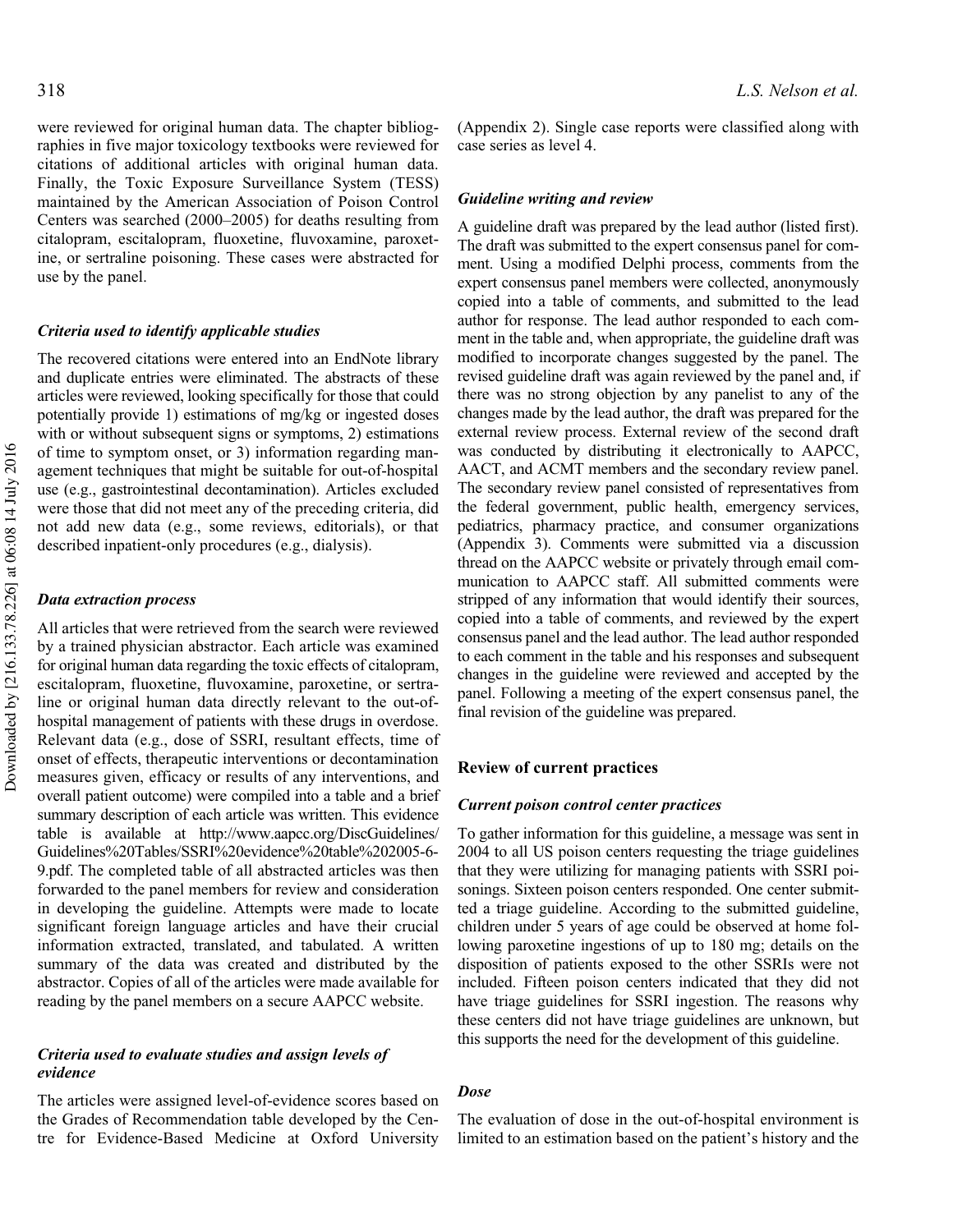assessment of the product and its packaging (when available for evaluation). The estimated dose of each SSRI for an acute ingestion is determined by multiplying the number of units thought to have been ingested by the amount of drug contained in each unit. If precise data for an ingestion are unknown or unclear (package size, unit size, number of units ingested), poison centers in the US typically utilize a method in which the maximum potential dose is calculated. For example, if the actual dose ingested cannot be determined, the number of the SSRI dosage units that are missing can be multiplied by the dose of the individual tablet. When the mg/ kg dose or a child's weight was not included in an article, the mg/kg dose was estimated by the use of pediatric growth charts (18). The 95th percentile weight was used for a particular age and sex. When the sex of the child was not stated, the weight for boys was used. This approach errs on the side of estimating a lower mg/kg dose. Estimated mg/kg doses are italicized throughout the guideline whenever they are presented.

#### *Time since ingestion*

Ascertaining the time since ingestion is useful in evaluating the potential for toxicity and determining the need for healthcare facility referral and the duration of observation there. Once the time of peak effect has passed, an asymptomatic patient with an unintentional ingestion might not require referral to a healthcare facility just because the dose exceeded a critical threshold.

#### **Evaluation of evidence**

When reviewing the textbooks and published literature, qualitative clinical descriptors are frequently included. In other cases, for brevity of this guideline, detailed clinical descriptors are converted to qualitative terminology (see Definition of Terms, above).

#### *Review of poisindex*

Poisindex, a computerized toxicology reference used by poison control centers, states that children 6 years of age or younger with ingestions of fluoxetine less than 60 mg or 5 mg/kg can be monitored at home. There are no specific statements regarding the other SSRIs (4).

#### *Review of the AAPCC TESS fatality abstracts*

A review of the fatality data for the period of 2000–2005 identified two SSRI-related deaths that were not suicidal or questionable in intent and did not involve co-ingestants. The youngest reported death in which an SSRI was listed as the only substance was that of a 3-year-old boy given "2 sertraline capsules to calm him down." The child was found face down in a creek and the postmortem examination was consistent with drowning. A 16-year-old with a history of syncope suffered sudden cardiac death; there was no mention of SSRI use or overdose in this report. There were also three deaths that were consistent with the serotonin syndrome.

#### *Review of textbooks*

A review of SSRI poisoning chapters in five toxicology textbooks revealed variation in their recommendations. One book noted that newer antidepressants, which include the SSRIs, "generally have a wide therapeutic index, with doses in excess of 10 times the usual therapeutic dose tolerated without serious toxicity" (19). One textbook did not provide triage guidelines but stated "…because of the wide therapeutic index of the SSRIs, most patients will have mild or no symptoms after an overdose" (20). Another made neither global nor specific triage recommendations (21). Another chapter said that "patients with well-defined small unintentional ingestions may be managed at home with close observation," although "small" is not defined (6). The final book stated that "…moderate overdoses (up to 30 times the usual daily dose) are associated with minor symptoms…" although specific decision-making recommendations regarding emergency department evaluation were not provided (22).

The therapeutic dosing regimens for adults described in the individual SSRI prescribing information are displayed in Table 1. Since research on the use of the SSRIs in children is ongoing, dosing for children is not included in the prescribing information. The therapeutic dosing for children listed in three drug and pediatric reference textbooks is presented in Table 1 (5,23,24).

## *Acute ingestions in patients less than 6 years of age*

Citalopram, escitalopram, fluoxetine, fluvoxamine, paroxetine, and sertraline are not FDA-approved for use in this age group. These drugs might be used by some clinicians, but their use is controversial given the possible association with suicidal thinking or behavior (suicidality) especially during the first few months of treatment (25). It is unknown whether suicidality would develop from an acute ingestion, but this seems unlikely. A minimal toxic dose for these drugs in children is not cited in Poisindex except as noted above for fluoxetine (4). There were no articles identified in which single doses of any SSRI were intentionally given to patients less than 6 years of age and associated with subsequent toxicity.

#### *Citalopram*

There were no level 1–3 articles with dose-toxicity information. However, there were three level 4 or 6 articles that included patients less than 6 years of age with acute citalopram ingestions and from which some dose-toxicity information could be extracted (9,26,27). Unfortunately, most of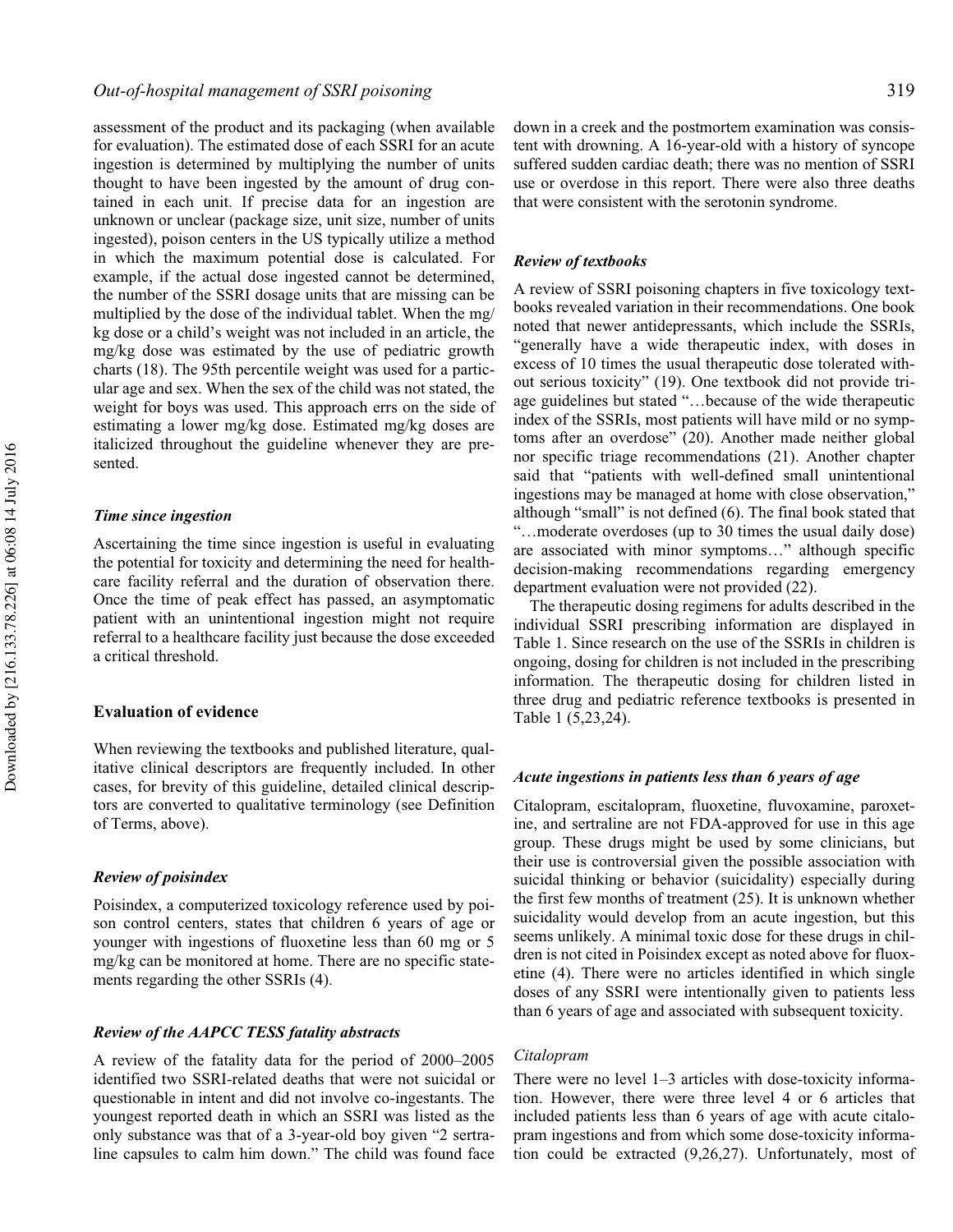| Drug         | Starting daily therapeutic dose                                                         | Maximum daily therapeutic dose                | Dosage forms                                                                                |
|--------------|-----------------------------------------------------------------------------------------|-----------------------------------------------|---------------------------------------------------------------------------------------------|
| Citalopram   | Adult: 20 mg                                                                            | $60 \text{ mg}$                               | 10, 20, 40 mg tablets<br>$10 \text{ mg}/5 \text{ mL}$ oral solution                         |
|              | Child: not available                                                                    | Not available                                 |                                                                                             |
| Escitalopram | Adult: 10 mg                                                                            | $20 \text{ mg}$                               | $5 \text{ mg}$ , $10 \text{ mg}$ , $20 \text{ mg}$ , tablets<br>5 mg/5 mL oral solution     |
|              | Child: not available                                                                    | Not available                                 |                                                                                             |
| Fluoxetine   | Adult: 20 mg                                                                            | $80 \text{ mg}$                               | $10, 20, 40$ capsules<br>10 mg tablets<br>90 mg weekly capsules<br>20 mg/5 mL oral solution |
|              | Child $(6-18 \text{ yr})$ : 10 mg                                                       | $20 \text{ mg}$                               |                                                                                             |
| Fluvoxamine  | Adult: 50 mg<br>Child $(8-17 \text{ yr})$ : 25 mg<br>Child $(\leq 8$ yr): not available | $300$ mg<br>$200 \text{ mg}$<br>Not available | 25, 50, 100 mg tablets                                                                      |
| Paroxetine   | Adult: 20 mg                                                                            | $60 \,\mathrm{mg}$                            | 10, 20, 30, 40 mg tablets<br>10 mg/5 mL oral suspension                                     |
|              |                                                                                         |                                               | Paxil CR controlled-release tablets 12.5, 25, 37.5 mg                                       |
|              | Child: $10 \text{ mg}$                                                                  | $60 \,\mathrm{mg}$                            |                                                                                             |
| Sertraline   | Adult: 50 mg once daily                                                                 | $200$ mg                                      | 25.50.100 mg tablets<br>20 mg/mL oral concentrate                                           |
|              | Child $(6-12 \text{ yr})$ : 25 mg once daily<br>Child $(6 \text{ yr}): not available$   | $200 \text{ mg}$<br>Not available             |                                                                                             |

**Table 1.** Summary of therapeutic dosing for SSRIs

these articles reported the ages and doses as ranges or using summary data, making it impossible to associate clinical effects with dose and age. Since several of the articles did not specify patient ages, or included patients 6 years of age and older, it was impossible to know which doses referred to patients of what age. With these issues in mind, an abstract of a retrospective review of 228 citalopram ingestions in patients of all ages (level 6) reported doses ranging from 40 to 5000 mg, some of which resulted in toxic effects ranging from mild to severe (9). An abstract (level 6) of a prospective observational study of 42 cases (all ages) of citalopram ingestion in which doses ranged from 100 to 2400 mg (2–34.5 mg/ kg) noted that the resulting clinical effects ranged from none to severe (27).

#### *Escitalopram*

There were no level 1–4 articles with dose-toxicity information. There was a single level 6 abstract of a retrospective review of 33 patients (of all ages) with acute escitalopram ingestions. Doses ranged from 30 to 1400 mg, and some of these patients went on to develop effects ranging from mild to severe (9).

### *Fluoxetine*

There were no level 1–3 articles with dose-toxicity information. However, there were three level 4 case series that included patients less than 6 years of age with acute fluoxetine ingestions and from which some dose-toxicity information could be extracted (28–30). The first article was a retrospective review of fluoxetine ingestions by 120 patients

less than 6 years of age in which doses ranged from 10 to 400 mg. Only four of these patients developed adverse effects, all mild (three had vomiting, one had sedation), and the patient with the lowest dose (20 mg) had sedation (details about the patients' ages and weights were not reported) (28). A retrospective review of 37 acute ingestions reported doses of 20–600 mg as being associated with clinical effects ranging from no symptoms to symptoms of moderate severity (details about the patients' ages and weights were not reported) (30). Finally, in a retrospective review of data reported to the FDA and TESS, fluoxetine ingestions as low as 100 mg were reported to be associated with seizures, and ingestions of as little as 260 mg were reported to be associated with death; however, direct causality by fluoxetine could not be assessed in these cases (details about the patients' ages and weights were not reported) (29). There was also a single level 4 case report in which an ingestion of up to 700 mg (*43 mg/kg*) by a 4-year-old girl resulted in sequelae including agitation, dyskinesia, and a transient period of unconsciousness within 3 hours of ingestion from which she recovered by the time she arrived at an emergency department 1 hour later. She had a significantly elevated admission serum fluoxetine concentration that remained elevated when repeated at 40 hours after admission (31).

#### *Fluvoxamine*

There were no level 1–3 articles with dose-toxicity information. However, there were two level 4 case series that included patients less than 6 years of age with acute fluvoxamine ingestions and from which some dose-toxicity information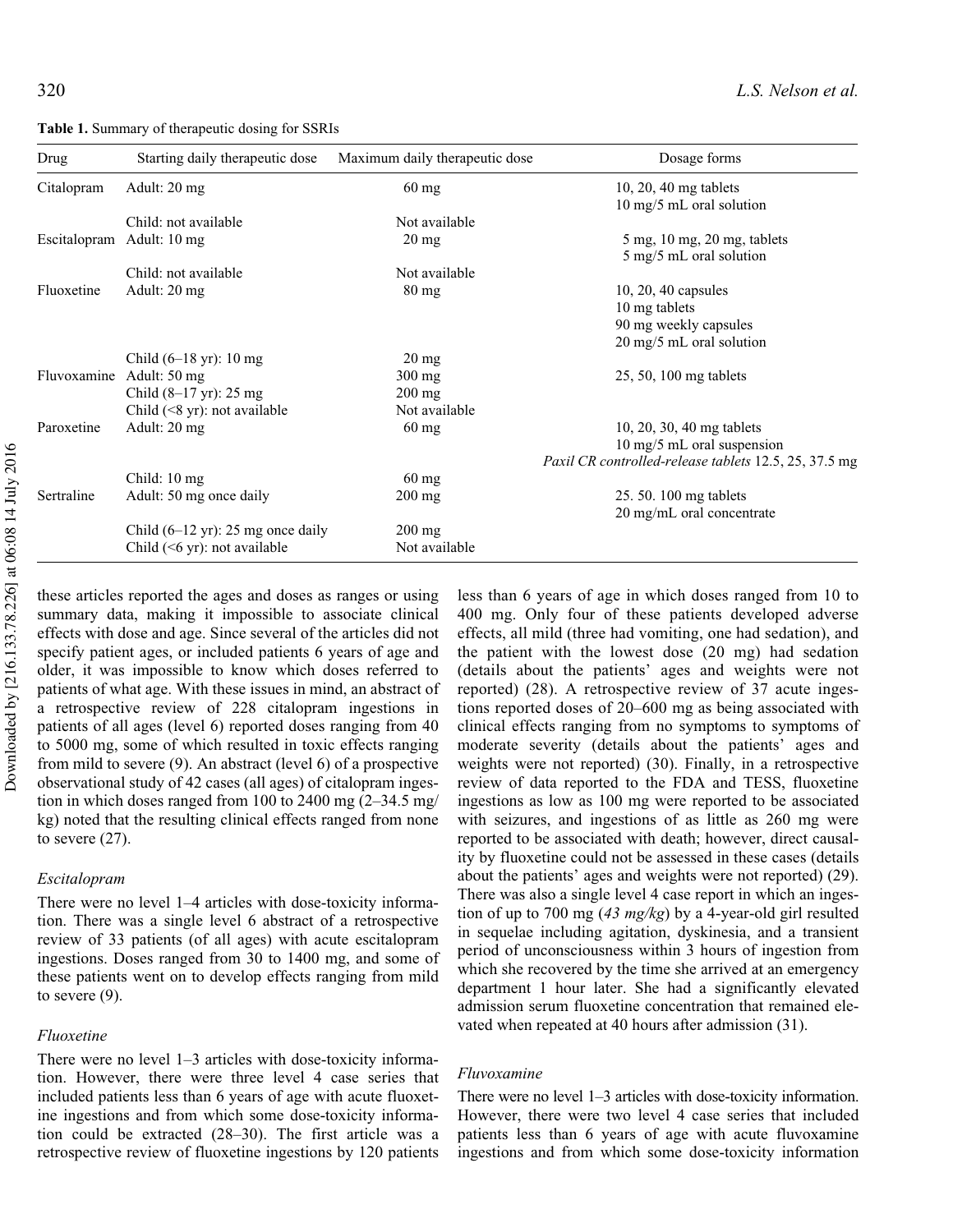could be extracted. In a review of 78 patients of all ages with acute fluvoxamine ingestions, the lowest dose associated with any toxicity was 150 mg (age unknown; abdominal pain, drowsiness), while the lowest dose associated with severe toxicity (bradycardia and prolonged prothrombin time) was 600 mg in a 2-year-old child (*40 mg/kg*). The lowest dose associated with death was 2500 mg, but the age was unreported (coingestants could have been involved in some cases) (32). There was also a single level 4 case report in which a 4-year-old boy developed hypotension, bradycardia, and seizure after an unverified ingestion of 400 mg (*20 mg/kg*) (33).

#### *Paroxetine*

There were no level 1–3 articles with dose-toxicity information for paroxetine. However, there were four level 4 or 6 case series of patients less than 6 years of age with acute paroxetine ingestions from which some dose-toxicity information could be extracted. In two papers that appeared to have overlapping patient sets, the lowest dose of paroxetine associated with any toxicity was 30 mg, which resulted in mild effects (i.e., drowsiness) (34,35). An abstract (level 6) described 149 cases of paroxetine ingestion by children less than 6 years of age with doses ranging from 20 to 240 mg. Twelve children developed mild effects, but their specific doses were not reported (36). In a retrospective review of data reported to the FDA and TESS (level 4), paroxetine ingestions as low as 530–600 mg were reported to be associated with death; however, direct causality could not be assessed in these cases (details about the patients' ages and weights were not reported) (29).

#### *Sertraline*

There was a single level 3b article that combined 2 years of retrospective record review with 6 months of prospective data collection for sertraline. In this paper, which included patients of all ages reported together, the lowest dose of sertraline associated with any effects was 200 mg (37). In addition, there were three level 4 or 6 case series that included patients less than 6 years of age with acute sertraline ingestions and from which some dose-toxicity information could be extracted. An abstract described 14 sertraline ingestions by children 5 years of age and younger; doses, when known, ranged from 12.5 to 250 mg and were associated with minor effects in only one patient; the exact dose for this patient was not reported (38). In a retrospective review of 40 sertraline overdose patients aged 1–69 years (level 4), the range of doses was 50–8000 mg and these were associated with effects ranging from none to severe (39). In a retrospective review of data reported to the FDA and TESS (level 4), sertraline ingestions of 500–1000 mg were associated with seizures and/or ECG abnormalities, and an ingestion of 1100 mg was associated with death; however, direct causality could not be assessed in these cases (29). There were also two level 4 case reports. In the first, a 22-month-old girl developed minor effects after ingesting 250–300 mg of sertraline (40). In the second, a 5-year-old girl developed severe effects consistent with the serotonin syndrome, including hyperthermia to 39.1°C (102.4°F), after an ingestion of more than 400 mg (41).

#### *Acute ingestions in patients 6 years of age and older*

Other than for paroxetine and sertraline described below, there were no articles reviewed in which single doses of an SSRI (i.e., citalopram, escitalopram, fluoxetine, fluvoxamine) were given to patients 6 years of age and older and associated with subsequent toxicity.

#### *Citalopram*

There were no level 1–3 articles with dose-toxicity information. However, there were several level 4 or 6 articles that included patients 6 years of age and older with acute citalopram ingestion and from which some dose-toxicity information could be extracted (8,9,11,26,27,42,43). Unfortunately, most of these articles reported the ages and doses as ranges or using summary data, making it impossible to associate clinical effects with dose and age. Since several of the articles did not specify ages or included patients less than 6 years of age, it was impossible to know which doses referred to patients of what age. An abstract (level 6) of a retrospective review of 228 citalopram ingestions in patients of all ages reported doses ranging from 40 to 5000 mg and toxic effects ranging from mild to severe. Although the outcomes appeared to be excellent (there was one major and 20 moderate outcomes), the abstract reported that 17 of 228 patients (of all ages and all doses) developed seizures (9). An abstract (level 6) of a prospective observational study of 42 cases (all ages) of citalopram ingestion in which doses ranged from 100 to 2400 mg (2–34.5 mg/kg) described effects ranging from none to severe (27). Two articles by the same authors (level 4) reported that ingestions less than 600 mg resulted only in mild effects, while doses greater than 600 mg frequently resulted in moderate effects 18–33% of the time and doses greater than 1700 mg often caused severe toxicity (42,43). Another article (level 4) reported the development of seizures in four patients after ingestions of an estimated 400–5200 mg (8). One case series (level 4) of antidepressant overdoses included 88 patients with a mean age of approximately 33 years (likely all adults). Seizures occurred in five patients following doses of 400–3000 mg. The mean QTc for the group of 88 patients was not significantly prolonged compared to the patients who overdosed on other antidepressants, although the range of QTc durations was not provided and comparison was not made with the patients' baseline QTc durations. Seven patients developed QTc durations longer than 450 msec, but no dysrhythmias were noted (10). An additional paper reported deaths associated with ingestions as low as about 840 mg. However, the dose estimates were made postmortem, and other co-ingestants might have contributed to the patients' deaths (11).

There were several level 4 or 6 articles with individual case information presented in detail. Specifically, there were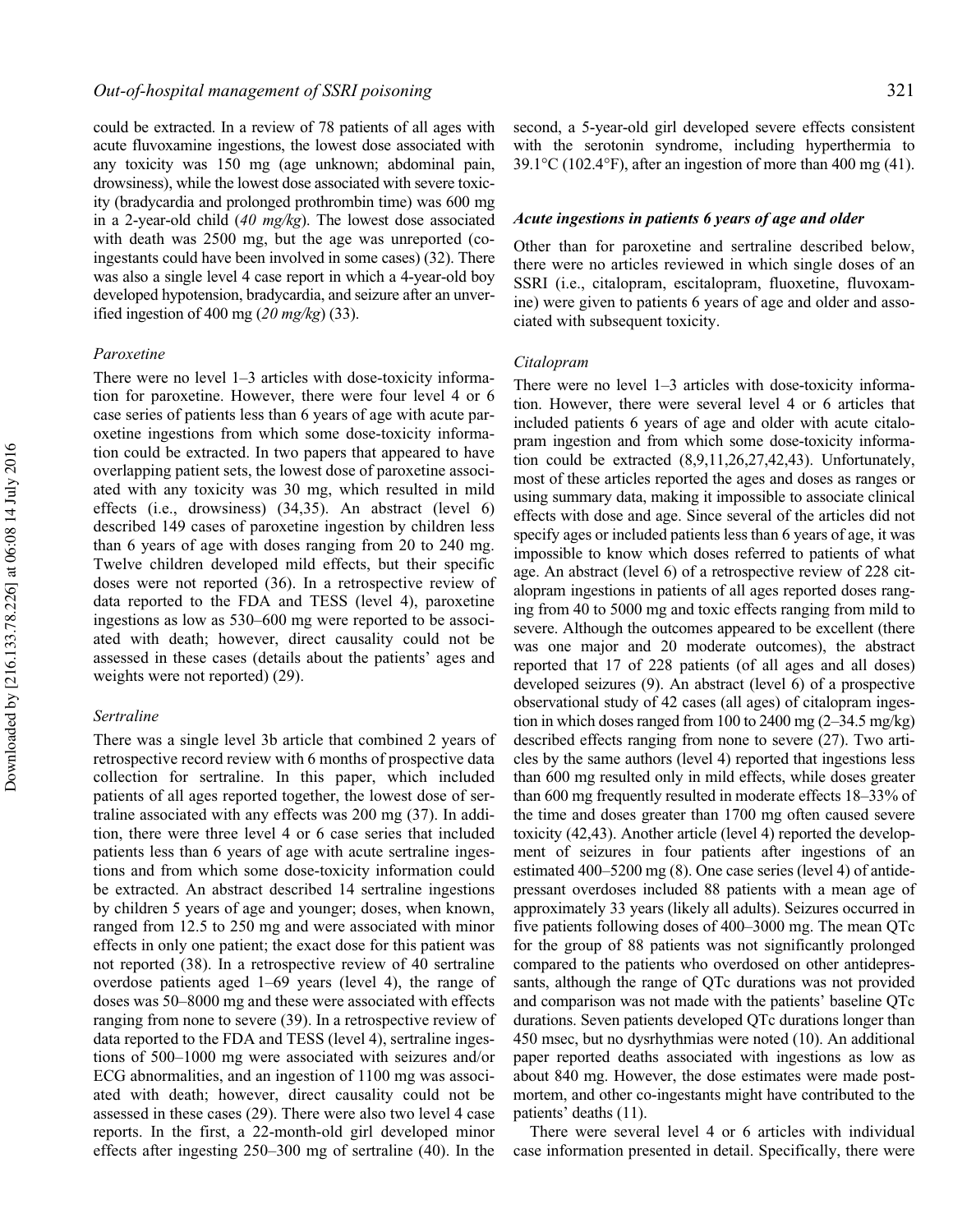12 cases reported in 11 articles (42–52). Among them, the lowest dose of citalopram associated with any toxicity was 400 mg, which was reported to be associated with severe toxicity in at least two adults (42,47).

#### *Escitalopram*

There were no level 1–4 articles with dose-toxicity information. However, there were two level 6 abstracts that included multiple patients 6 years of age and older with acute escitalopram ingestions and from which some dose-toxicity information could be extracted. The first abstract was a retrospective review of 33 patients of all ages with acute escitalopram ingestions. Doses ranged from 30 to 1400 mg, and some of the patients went on to develop effects ranging from mild to severe (9). The second abstract was a retrospective review of 14 patients, aged 14–44 years, with doses ranging from 100 to 600 mg; seven patients developed effects ranging from mild to moderate (53). There was also an abstract of a single case report (level 6) reporting ingestion of 100–200 mg by a 38-year-old man resulted in severe toxicity (54).

#### *Fluoxetine*

There were no level 1–3 articles with dose-toxicity information. However, there were four level 4 case series that included patients 6 years of age and older with acute fluoxetine ingestions and from which some dose-toxicity information could be extracted (29,30,55,56). Unfortunately, most of these articles reported the ages and doses as ranges or using summary data, making it impossible to associate clinical effects with dose and age. Since several of the articles did not specify ages or included patients less than 6 years of age, it was impossible to know which doses referred to patients of what age. One retrospective review of 37 acute ingestions reported doses of 20–600 mg as being associated with effects ranging from no symptoms at all to symptoms of moderate severity (30). In a retrospective review of data reported to the FDA and TESS, fluoxetine ingestions as low as 100 mg were reported to be associated with seizures and ingestions of as little as 260 mg were reported to be associated with death; however, direct causality by fluoxetine could not be assessed in these cases (29). There were also 11 level 4 or 6 articles with individual case information on acute fluoxetine ingestions in patients 6 years of age and older (57–67). Among them, the lowest dose of fluoxetine associated with any toxicity was 80 mg in a 32-year-old woman who developed severe effects but had also ingested other drugs (level 6) (64). The self-reported ingestion of 680 mg by a 19-year-old woman (level 4) resulted in a flu-like syndrome of unclear relation to the overdose (62).

#### *Fluvoxamine*

There were no level 1–3 articles with dose-toxicity information. However, there were three level 4 case series that included patients 6 years of age and older with acute fluvoxamine ingestions from which some dose-toxicity information could be extracted (32,68,69). In one, specific doses were not given but, according to the authors, ingestions of up to 2000 mg were associated with mild effects (69). In another article, a combination of two retrospective reviews of acute fluvoxamine ingestions (221 and 78 patients), the lowest dose associated with any toxicity was 150 mg (abdominal pain, drowsiness, tremor), while the lowest dose associated with severe toxicity in an adult was 750 mg (bundle branch block). The lowest dose associated with death was 2500 mg, but the patient's age was not reported (co-ingestants might have been involved in some cases) (32). There were nine level 4 or 6 articles with individual case information on acute fluvoxamine ingestions in patients 6 years of age and older (70–78). In one report, an 11-year-old boy developed severe toxicity after a single dose of 50 mg but he was also on perphenazine and benztropine chronically (74). The next lowest dose of fluvoxamine associated with toxicity was 1500 mg in a 31-year-old woman who developed severe effects but had a coingestion of thiocolchicoside, which itself has been associated with seizures (78,79). The lowest reported ingestion associated with death was 4200 mg (72).

#### *Paroxetine*

There were two articles reviewed in which single doses of paroxetine were given to adults and associated with subsequent adverse effects; one was a level 1b study (80), and the other was a level 2b (81). Between these trials, paroxetine doses of 50–60 mg in adult volunteers resulted in mild effects.

There were no level 3 articles with dose-toxicity information for paroxetine. However, there were three level 4 or 6 retrospective reviews that included patients 6 years of age and older with acute paroxetine ingestion and from which some dose-toxicity information could be extracted. In two papers that appeared to have overlapping patient sets, the lowest dose of paroxetine associated with any toxicity was 10 mg in patients with co-ingestants and 200–400 mg in patients without co-ingestants. The clinical findings in this group were mild and consisted of vomiting, mydriasis, drowsiness, and tachycardia (34,35). In a retrospective review of data reported to the FDA and TESS, paroxetine ingestions as low as 530–600 mg were reported to be associated with death; however, direct causality could not be assessed in these cases (29). One paper (level 4) provided additional detail about 15 patients with paroxetine overdose, five of whom were hospitalized and recovered (12). There were also a number of level 4 or 6 articles with individual case information on acute paroxetine ingestions in patients 6 years of age and older. Specifically, there were 12 cases reported in 11 articles (59,73,82–90). Among them, the lowest dose of paroxetine associated with any adverse effect was 20 mg in two patients who developed moderate sequelae but who were both chronically taking other serotonergically active agents (59,90). The lowest dose associated with severe toxicity was 360 mg (82).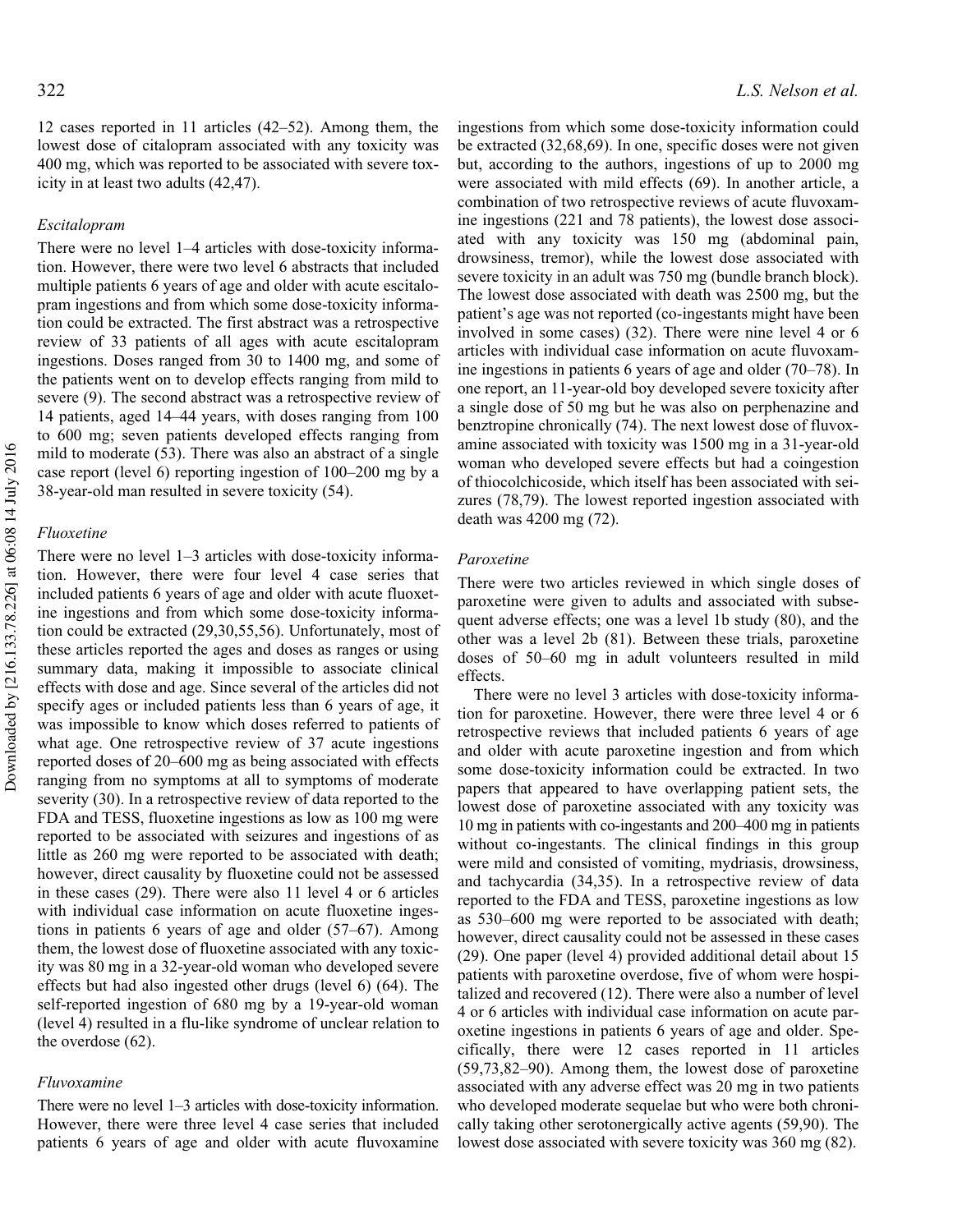#### *Sertraline*

Sertraline is approved for use in children and adolescents for the treatment of obsessive compulsive disorder at dosages of 25 mg once daily for ages 6–12 years and 50 mg once daily for ages 13–17 years. The typical dosage of sertraline in adults is 50 mg once daily.

In a randomized crossover study (level 1b), single doses of sertraline were given to adults (50–67 years of age) who then underwent psychomotor function testing. Single doses of 100 mg were associated with mild effects (e.g., drowsiness) within 4 hours, although they raised the systolic blood pressures of subjects by a mean of 12 mm Hg, which could be considered a moderate effect (91).

A level 3b article combined retrospective and prospective dose-toxicity data for sertraline. In this paper, which included patients of all ages reported together, the lowest dose of sertraline associated with any effects was 200 mg (37). While the collection of data in this report was prospective, the estimation of dose was retrospective and, thus, subject to inaccuracy. In addition, there were a few level 4 or 6 retrospective reviews that included patients 6 years of age and older with acute sertraline ingestions and from which some dose-toxicity information could be extracted. In a retrospective review of 40 sertraline overdoses (of all ages), the range of doses was 50–8000 mg, and these were associated with effects ranging from none to severe (39). An abstract (level 6) of a retrospective review of sertraline ingestions in 47 children 5 years of age and older reported that doses, when known, ranging from 100 to 4500 mg were associated with minor effects in 22 patients (28). In a retrospective review of data reported to the FDA and TESS, ingestion of 500–1000 mg were associated with seizures and/or ECG abnormalities, and an ingestion of 1100 mg was associated with death; however, direct causality could not be assessed in these cases (29). There were also a number of level 4 or 6 articles with individual case information on acute sertraline ingestions in patients 6 years of age and older. Specifically, there were 10 cases reported in nine articles (59,92–99). Among them, the lowest dose of sertraline associated with any toxicity was 750 mg ingested by a 42-year-old who had also ingested moclobemide, which resulted in moderate toxicity (59). The lowest dose associated with severe toxicity was 4000 mg in a 14-year-old girl who had also ingested naproxen sodium (97).

#### *Onset of effects*

The panel members expressed interest in taking into account the time of onset for toxicity to develop after SSRI ingestions in order to help make decisions about out-of-hospital transportation and management. Therefore, all articles with toxicity were searched for evidence documenting or estimating times of onset. Unfortunately, the vast majority of articles reported times of presentation to healthcare facilities but not times of symptom onset, which probably occurred earlier. Thus, in most cases, it was only possible to establish an upper limit of time to onset. In only a few reports was an exact time of onset known and reported. For this reason, a separate time of onset table was not constructed. Although it is unknown whether the time to peak serum concentration is a suitable marker for predicting toxicity, this time for each of the SSRIs discussed in this review is generally 8 hours or less.

There were too few data to separate time of onset by patient age. Similarly, there were neither enough data nor any apparent difference in onset of effects between individual SSRI agents. Therefore, this summary makes no effort to divide the data by individual agent or different patient age groups.

In discussing the onset of effects after SSRI ingestion, care should be taken to distinguish the initial onset of effects from the onset of serious or major effects, time to peak effects, or time to delayed effects or later deterioration. Furthermore, decontamination measures might have differed between articles. Additionally, in essentially all of these studies, it was not clear whether, or what, symptoms were present before the late-occurring event.

In most cases, the time of onset of initial effects after SSRI ingestion, when reported, was within a few hours (Table 2). There was only one case reviewed that indicated the occurrence of significant clinical effects more than 4 hours after SSRI ingestion, due potentially to a drug interaction, in the absence of any prior signs or symptoms. This was an abstract (level 6) of a case report of an elderly woman on St. John's wort who developed serotonin syndrome 8 hours after a single dose of paroxetine (90). There was a level 3b combined retrospective and prospective report of 52 sertraline ingestions in which the onset of effects was reported as occurring within  $\frac{1}{2}$ –10 hours of ingestion (37). There were published cases in which significant toxic effects (e.g., serotonin syndrome, cardiac toxicity, or seizures) occurred 4–24 or more hours after ingestion, but in all such cases at least some signs or symptoms (albeit mild in some cases) were present earlier in the patient's course (37,39,47,51,56,57,61,90,97). In a retrospective review of 44 cases of citalopram ingestion, seizures were noted to occur "within the first few hours" while ECG effects like QRS or QTc changes, were noted "later" (43). There was an abstract (level 6) that described a 42-yearold man who had ingested paroxetine along with haloperidol and developed polymorphic ventricular tachycardia 31 hours later (85). However, it was felt that the paroxetine was not the cause of the effects in this case but that its presence delayed the metabolism of haloperidol, resulting in delayed haloperidol toxicity. There was a case of flu-like or allergic findings (rash, myalgia, headache) developing around 2 days after an acute ingestion of fluvoxamine (62).

The rapidity of effect onset after SSRI ingestion was variable. In most cases, effects came on or progressed relatively slowly over the course of minutes to hours. However, there was a report of severe effects developing suddenly and/or without warning after citalopram overdose, although the timing relative to the ingestion time was not reported (52). A few patients who developed clinical effects from SSRI poisoning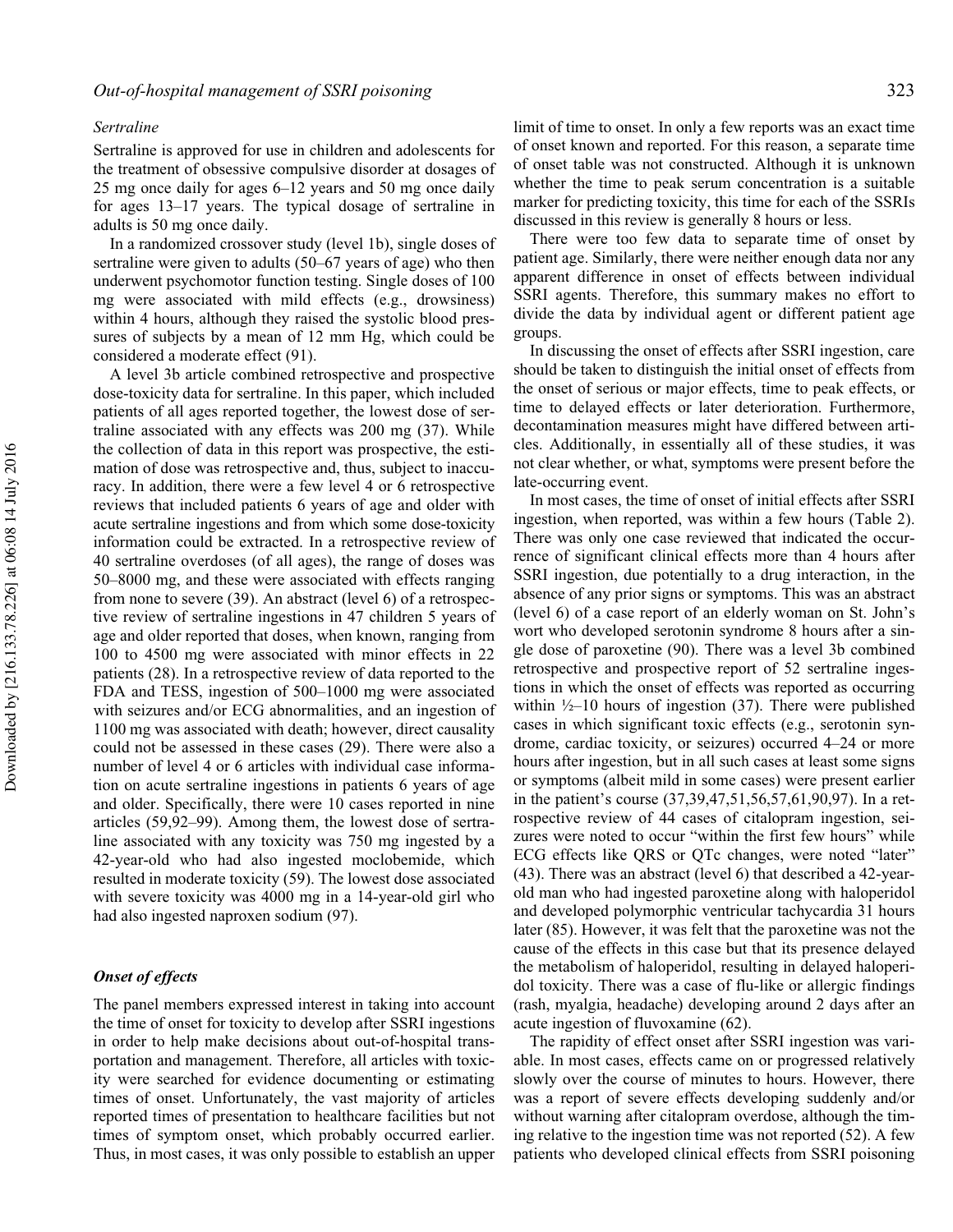| Drug         | Time to peak<br>serum concentration <sup>†</sup> | Lowest reported acute dose to<br>produce more than mild toxicity | Longest reported delay in onset<br>of toxicity after acute overdose |
|--------------|--------------------------------------------------|------------------------------------------------------------------|---------------------------------------------------------------------|
| Citalopram   | 4 hr                                             | Adult: 400 mg                                                    | $<$ 13 hr                                                           |
|              |                                                  | Child: NA                                                        | NA.                                                                 |
| Escitalopram | 5 <sup>hr</sup>                                  | Adult: 100 mg                                                    | NA.                                                                 |
|              |                                                  | Child: $100 \text{ mg}$                                          | NA.                                                                 |
| Fluoxetine   | $6-8$ hr                                         | Adult: NA                                                        | <b>NA</b>                                                           |
|              |                                                  | Child: $100 \text{ mg}$                                          | NA.                                                                 |
| Fluvoxamine  | 3.8 <sub>hr</sub>                                | Adult: 750 mg                                                    | NA.                                                                 |
|              |                                                  | Child: $400 \text{ mg}$                                          | NA.                                                                 |
| Paroxetine   | $4.9 - 6.4$ hr                                   | Adult: 360 mg                                                    | 6 <sub>hr</sub>                                                     |
|              |                                                  | Child: NA                                                        | NA                                                                  |
| Sertraline   | $4.5 - 8.4$ hr                                   | Adult: 500 mg                                                    | 3 <sub>hr</sub>                                                     |
|              |                                                  | Child: $400 \text{ mg}$                                          | 4 <sup>hr</sup>                                                     |

**Table 2.** Details of dose and time to onset associated with more than mild toxicity following acute SSRI overdose\*

\*The table reflects cases that excluded co-ingestants and in which reasonable validation was present. Development of serotonin syndrome resulting from a drug interaction is also excluded.

†Derived from prescribing information for the individual drugs.

went on to worsen to varying degrees over the course of hours to days. Usually, the deterioration was progressive but not catastrophic. In the majority of the cases there were coingestants and the relative role of each was undetermined (37,43,51,57,61,86,92,97).

#### **Serotonin syndrome**

Serotonin syndrome is a clinical syndrome that manifests as autonomic instability, altered mental status, seizures, extrapyramidal syndrome including muscle rigidity, hyperthermia, and, rarely, death. The onset of serotonin syndrome is usually within 6 hours of ingestion with an escalating severity of clinical abnormalities. Serotonin syndrome appears to be due, in large part, to excessive stimulation of the  $5-HT^{2A}$  subtype of the central nervous system serotonin receptors. Although serotonin syndrome could occur following isolated ingestion of a serotonergic agent, including a therapeutic dose, serotonin syndrome occurs more commonly in patients with chronic ingestion of an SSRI. Drug interactions are also commonly implicated in serotonin syndrome. Although not exclusively related to interactions with SSRIs, drugs that can interact with SSRIs to cause serotonin syndrome include monoamine oxidase inhibitors, meperidine, dextromethorphan, lithium, clonazepam, methylenedioxymethamphetamine (MDMA, Ecstasy), and the dietary supplements tryptophan and St. John's wort (12).

#### **Potential out-of-hospital treatments**

#### *Gastrointestinal decontamination*

There were a number of different decontamination measures reported in the reviewed literature, including activated charcoal, ipecac syrup, gastric lavage, and various cathartics. Most of these measures had too little evidence to comment on their efficacy, and others are not likely to be available in an out-ofhospital setting. Only those decontamination measures that could reasonably be expected to be available and carried out in an out-of-hospital setting and which had a significant amount of data are reviewed in this summary. These are activated charcoal and ipecac syrup.

#### *Activated charcoal*

There were no prospective trials reviewed that investigated the efficacy of activated charcoal on SSRI absorption after overdose. There were also no articles reviewed with controlled data (e.g., case-control or cohort studies) on activated charcoal efficacy after SSRI overdose. There were numerous level 4 or 6 case reports, case series, or abstracts in which single or multiple doses of activated charcoal were given to patients with SSRI overdose, but it was impossible to determine the efficacy of activated charcoal from these reports given the lack of controls, the concurrent use of other therapies, and the fact that activated charcoal does not produce immediate clinical improvement (i.e., outcomes were generally measured by improved kinetic parameters or the prevention of later clinical sequelae).

There were three prospective clinical trials (all level 1b) on the efficacy of activated charcoal at binding various SSRIs but these were all volunteer studies employing therapeutic SSRI doses (one study each for paroxetine, fluoxetine, and citalopram) and activated charcoal was administered shortly after ingestion of the SSRI, so their applicability to the overdose situation remains unclear. In all three studies, oral activated charcoal substantially reduced SSRI absorption compared to the control phase as measured by serial pharmacokinetic measurements (80,100,101). Since altered mental status (drowsiness) is a frequent complication of SSRI overdose,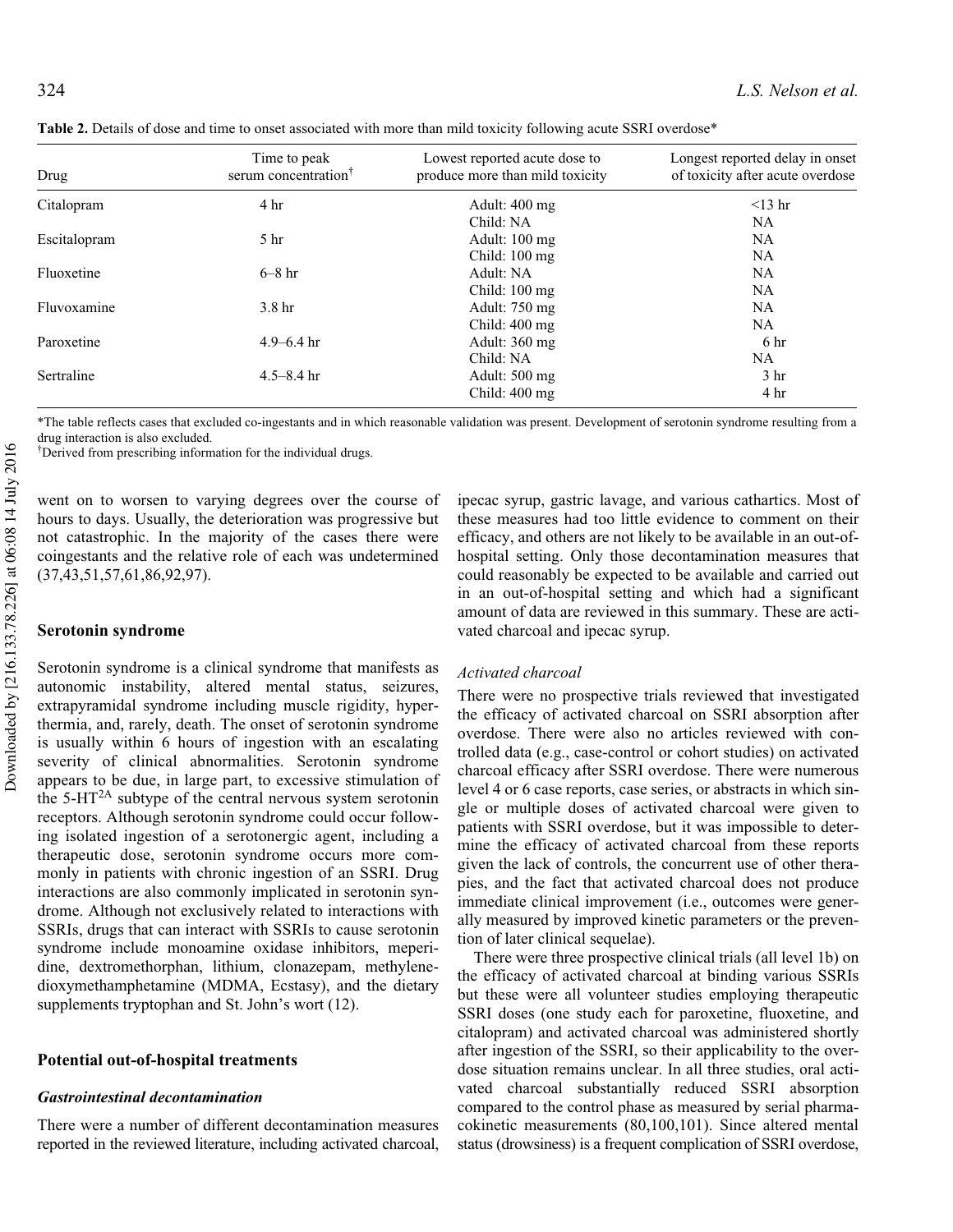the potential risk for aspiration of orally administered activated charcoal should be considered (102).

#### *Ipecac-induced emesis*

There were no controlled trials of ipecac syrup for SSRI overdose. Nor were there any prospective volunteer studies examining the efficacy of ipecac in reducing SSRI absorption, even after therapeutic doses. There were multiple case reports and case series (level 4) in which ipecac syrup was administered after SSRI overdose (37,68,103). In none of these reports was the description of the circumstances surrounding the use of ipecac syrup detailed sufficiently to draw conclusions concerning its efficacy or safety. Since altered mental status (drowsiness) is a frequent complication of SSRI overdose, the potential risk for aspiration following ipecacinduced emesis should be considered.

#### *Other treatment measures*

Several different treatment measures were reported in the reviewed literature on SSRI toxicity/overdose. Most of the treatments had too little evidence available to comment on their efficacy. Indeed, there were no prospective or even retrospective controlled data (either in the out-of-hospital or inhospital setting) for any of the treatment measures. Therefore, only those measures that anecdotally appeared to give temporal improvement, based on individual case reports or case series (level 4 or 6), and that might reasonably be available in the out-of-hospital setting are mentioned here.

# *Sodium bicarbonate*

Sodium bicarbonate was used in several case reports. In two cases, intravenous sodium bicarbonate was temporally associated with QRS narrowing in patients with cardiac conduction abnormalities after SSRI poisoning—one citalopram and one fluoxetine (47,59). An 82-year-old woman who intentionally ingested citalopram 1.6 g developed a junctional bradycardia that reportedly responded to sodium bicarbonate (level 4). However, the link between citalopram and this dysrhythmia is tenuous (104). In an abstract (level 6), it was used along with multiple other measures in the initial resuscitation of a patient in cardiac arrest (52). In the final case (level 4), it might have been associated with improvement in CNS effects such as seizures, but the patient had also received other treatments (67). In many cases, the possibility of tricyclic antidepressant poisoning was not completely evaluated.

#### *Supportive and symptomatic treatment*

There were a number of general supportive measures reported in the SSRI overdose literature including oxygen, intubation and ventilation, CPR, IV fluids, benzodiazepines, anticonvulsants, pressors, antidysrhythmics, dextrose, cooling, treatment of allergic reactions, and antibiotics. Since none of these has controlled data to support its efficacy in SSRI toxicity, the anecdotal reports are not presented here.

#### **Limitations of the published data**

As with much of the clinical toxicology literature, there were no prospective studies that specifically investigated toxic dose thresholds for SSRIs, and only a small number of retrospective articles contained any toxic threshold or dose-effect information. Even when such information was presented in an article, there were often questions regarding the accuracy of the dose estimates due to uncertainties in the histories. Among the prospective trials available, the SSRIs were administered in therapeutic doses, which would be much smaller than amounts likely to be ingested in an overdose. Retrospective data with dose-effect information was often confounded by the presence of co-ingestants, differences in decontamination or treatment measures, and concurrent medical conditions that could have altered the clinical presentation or outcome. It was difficult, if not impossible, to account for inter-individual differences in age, weight, underlying health condition and medication use, or genetic factors that might affect an SSRI's toxicokinetics and toxicodynamics. Among larger case series, many of the patients remained asymptomatic and ingested doses and/or effects were typically reported as ranges, percentages, or means for the cases, so that individual doses resulting in specific effects could not be discerned.

Overall, the level 4 and 6 data were extremely difficult to interpret and summarize. The level of clinical detail presented in the case reports and abstracts varied widely. In most, the SSRI ingestion was not independently verified or confirmed by laboratory testing, nor were co-ingestants adequately evaluated. There is typically poor correlation between estimated doses and subsequent serum concentrations or toxicity, particularly for children with unintentional ingestions of other drugs such as acetaminophen for which quantitative laboratory confirmation is routine (105). Poison center staff members often knowingly record the dose taken as the worst-case scenario in order to provide a wide margin of safety.

The unclear time interval from ingestion to onset of toxicity is confounded by a lack of a definition for consequential toxicity. For instance, after an SSRI overdose the development of mild drowsiness in a child could indicate the onset of toxicity or could represent the approach of nap time.

Complicating matters further was the presence of numerous articles detailing adverse effects occurring with therapeutic doses, primarily representing the serotonin syndrome. Indeed, in some cases, these adverse effects were moderate to severe in nature (e.g., seizures, hyperthermia) and were often difficult to distinguish from the effects seen with overdoses.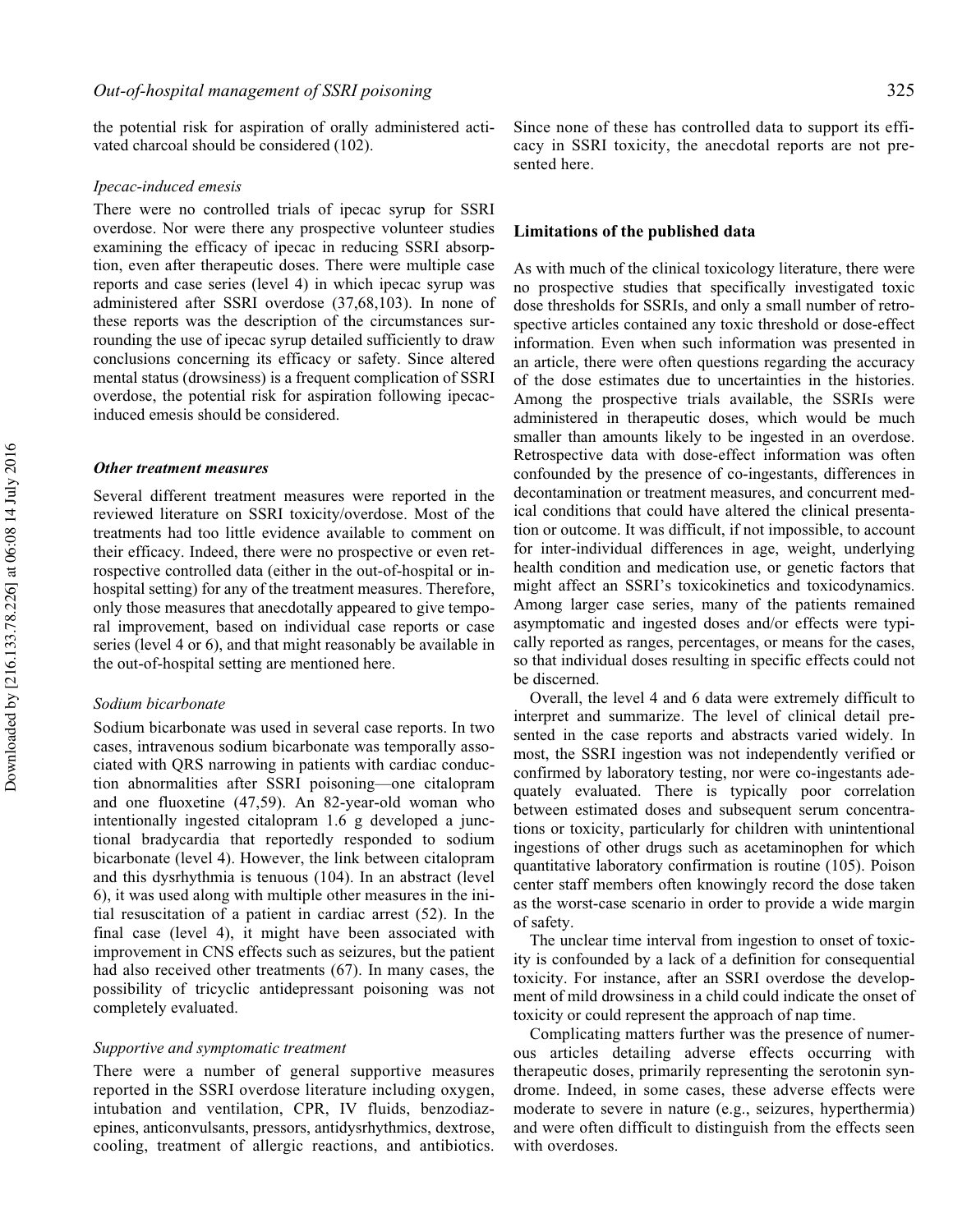## **Conclusions**

#### *Key decision points for triage*

The expert consensus panel chose to emphasize the importance of information that would be needed in order to make a sound triage decision for a patient who has an SSRI. These variables include the patient's intent, the patient's symptoms, the product and the dose ingested, the time since the ingestion, and co-ingestants. The expert consensus panel agreed that in each case, the judgment of the specialist in poison information, the poison center medical director, or other poison center-affiliated clinicians might override any specific recommendation from this guideline.

#### *Patient intent*

The panel concluded that all patients with suicidal intent, intentional abuse, or in cases in which a malicious intent is suspected (e.g., child abuse or neglect) should be referred to an emergency department. Patients without these characteristics are candidates for consideration of out-of-hospital management of their ingestion.

#### *Patient symptoms*

There were a number of articles reporting adverse effects occurring with therapeutic SSRI dosages, mostly mild to moderate in nature. Furthermore, it is likely that there are many other such articles that were not identified or recovered and, therefore, not reviewed for this guideline because of the search criteria used to identify articles. In the absence of an established toxic dose, the expert consensus panel concluded that the presence of more than mild clinical effects (mild effects include vomiting, somnolence [lightly sedated and arousable with speaking voice or light touch], mydriasis, or diaphoresis), including those consistent with serotonin syndrome, should be used as an indication for emergency department referral regardless of the dose reportedly ingested. Patients who have unintentional SSRI ingestions and are asymptomatic could stay at home with poison center follow-up.

#### *Dose*

There is little information in the literature to adequately define a minimum acute toxic dose of any SSRI. Several reviews that included summary data concluded that the SSRIs as a class have a wide margin of safety, particularly when compared to the tricyclic antidepressants and monoamine oxidase inhibitors (26,29,106). Since none of these medications are approved for use in children less than 6 years of age and, therefore, do not have readily available dosing information in children, a triage determination based on a dose relative to a pediatric therapeutic dose is not possible. The panel concluded that for patients of all ages who use SSRIs therapeutically

and are asymptomatic or have only mild effects, doses greater than five times their personal single therapeutic dose (not daily dose) merit emergency department referral. For patients of all ages naïve to SSRIs who are asymptomatic or have only mild effects without concerning abnormal clinical findings, doses greater than five times the lowest adult initial therapeutic dose of any SSRI merit emergency department referral (i.e., citalopram 100 mg, escitalopram 50 mg, fluoxetine 100 mg, fluvoxamine 250 mg, paroxetine 100 mg, sertraline 250 mg). These doses for children are based on the fact that for the SSRIs that are indicated for use in older children and that there is overlap in the therapeutic dose ranges of children and adults, suggesting at least that an adult therapeutic dose is safe. The multiplicative factor is based on the generally accepted safety of the SSRIs even in patients with large overdoses. The extrapolation to the other SSRIs is made on the basis of their similar, class-based, toxicological profiles. This triage dose threshold is an attempt to balance the concern for adverse clinical effects with the desire to prevent the cost, risk, and intangible effects of an unneeded emergency department visit. Since the onset of clinical effect is generally gradual in those ingesting less than referral doses, waiting for the development of more than mild symptoms to prompt a visit to an emergency department should be safe.

Citalopram is regarded as the SSRI with the greatest potential for causing toxicity. There are reports of adverse electrocardiographic effects after non-massive overdose (107), which could be delayed in onset (51), although there is little specific dose or onset data on which to base clinical decisions (9,27). Based on the findings in the literature review there is no imperative at this time to alter the triage criteria for citalopram.

#### *Time to onset of toxicity*

There is little information in the literature to adequately define a minimum or a maximum time of onset of toxicity for any specific SSRI for patients less than 6 years of age. Based on the generally accepted safety of the SSRIs, the expert consensus panel concluded that patients who have unintentional SSRI ingestions of up to five times an initial adult therapeutic dose (i.e., citalopram 100 mg, escitalopram 50 mg, fluoxetine 100 mg, fluvoxamine 250 mg, paroxetine 100 mg, sertraline 250 mg) or up to five times their own dose if already on the SSRI and are asymptomatic or have mild effects (defined above) could stay at home with poison center follow-up since the likelihood of delayed toxicity is small as long as they remain asymptomatic. Since it is expected that the onset of toxicity should occur by the time peak serum concentrations are reached, observation for 8 hours is recommended based on the pharmacokinetics of the individual SSRIs. Consideration should be given to the time of day that home observation will take place, since observation during normal sleep hours might not be practical or reliable.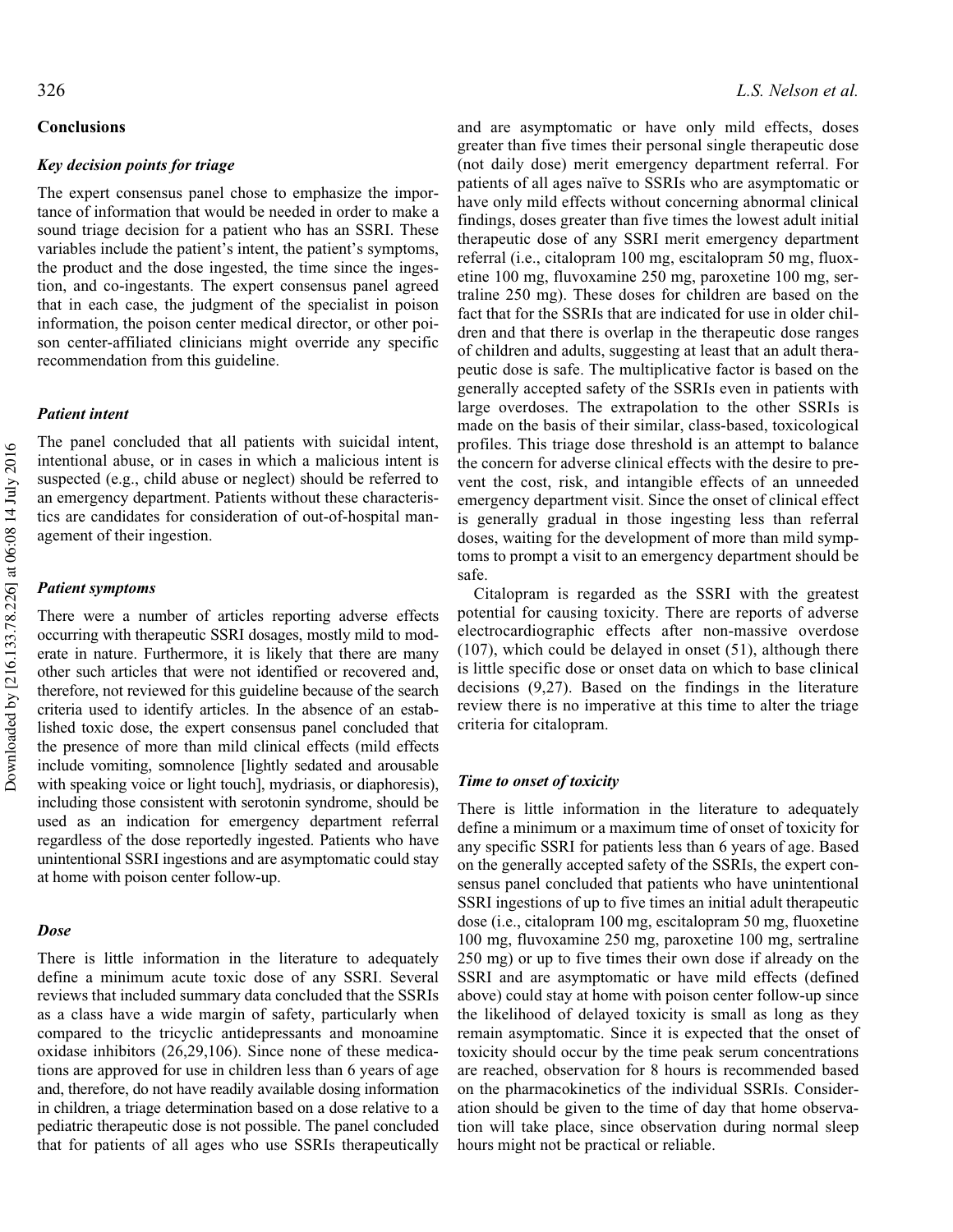#### *Potential out-of-hospital treatments*

The expert consensus panel concluded that out-of hospital gastrointestinal decontamination offered potential benefit, but the risks and likely benefit to the patient were difficult to determine. Inducing emesis with ipecac syrup was concluded to carry the risk of pulmonary aspiration of gastric contents if the patient became sedated and is not supported by sufficient evidence of benefit to warrant its use. Moreover, ipecac syrup would likely delay or prevent the adminstration of activated charcoal, a potentially more effective treatment, and it might induce a vagal stimulus that could further depress heart rate. Activated charcoal was determined to be a useful treatment that could be administered orally in the prehospital setting, although the effectiveness and risks of activated charcoal have not been evaluated in the prehospital management of SSRI poisoning. Also, the panel agreed that transportation to an emergency department should not be delayed in order to attempt charcoal administration.

#### *Serotonin syndrome*

The primary adverse clinical effect associated with chronic ingestion of SSRIs is serotonin syndrome. There is no adequate support from the literature on which to base triage decisions. Since many consider the serotonin syndrome to be more likely to develop in patients on multiple serotonergic drugs, it seems prudent, although not strictly evidence-based, to closely observe for symptoms, either at home or in a hospital, any patient exposed to an SSRI who is taking a serotonergic agent (e.g., tricyclic antidepressant, monoamine oxidase inhibitor, dextromethorphan, lithium). Note that serotonin syndrome has been documented with therapeutic doses of SSRIs.

#### **Recommendations**

- 1. All patients with suicidal intent, intentional abuse, or in cases in which a malicious intent is suspected (e.g., child abuse or neglect) should be referred to an emergency department. This activity should be guided by local poison center procedures. In general, this should occur regardless of the dose reported (Grade D).
- 2. Any patient already experiencing any symptoms other than mild effects (mild effects include vomiting, somnolence [lightly sedated and arousable with speaking voice or light touch], mydriasis, or diaphoresis) should be transported to an emergency department. Transportation via ambulance should be considered based on the condition of the patient and the length of time it will take the patient to arrive at the emergency department (Grade D).
- 3. Asymptomatic patients or those with mild effects (defined above) following isolated unintentional acute SSRI ingestions of up to five times an initial adult therapeutic dose (i.e., citalopram 100 mg, escitalopram 50 mg, fluoxetine

100 mg, fluvoxamine 250 mg, paroxetine 100 mg, sertraline 250 mg) can be observed at home with instructions to call the poison center back if symptoms develop. For patients already on an SSRI, those with ingestion of up to five times their own single therapeutic dose can be observed at home with instructions to call the poison center back if symptoms develop (Grade D).

- 4. The poison center should consider making follow-up calls during the first 8 hours after ingestion, following its normal procedure. Consideration should be given to the time of day when home observation will take place. Observation during normal sleep hours might not reliably identify the onset of toxicity. Depending on local poison center policy, patients could be referred to an emergency department if the observation would take place during normal sleeping hours of the patient or caretaker (Grade D).
- 5. Do not induce emesis (Grade C).
- 6. The use of oral activated charcoal can be considered since the likelihood of SSRI-induced loss of consciousness or seizures is small. However, there are no data to suggest a specific clinical benefit. The routine use of out-of-hospital oral activated charcoal in patients with unintentional SSRI overdose cannot be advocated at this time (Grade C).
- 7. Use intravenous benzodiazepines for seizures and benzodiazepines and external cooling measures for hyperthermia (>104°F [>40°C]) for SSRI-induced serotonin syndrome. This should be done in consultation with and authorized by EMS medical direction, by a written treatment protocol or policy, or with direct medical oversight (Grade C).

These recommendations are summarized in Appendix 4.

## **Implications for research**

The panel identified the following areas as needing additional research:

- 1. The acute toxic dose of each SSRI for different patient populations needs to be determined.
- 2. The maximal time to the onset of adverse clinical effects for each SSRI remains unclear and could be determined by case investigation. Verification of ingestion, exclusion of alternative explanations, and detailed corroborative history would be required of such case reports.
- 3. The prevalence, minimal responsible dose, time to onset, and consequences of the effects of citalopram on cardiac electrophysiology (as measured both by the electrocardiogram and clinically) need clarification. This could be done through clinical trials or, more likely, by enhanced reporting in case reports or case series.
- 4. Risk factors for the development of the serotonin syndrome are not known other than in generalities such as "massive overdose" or "combinations of serotonergic drugs." However, many such events do not result in the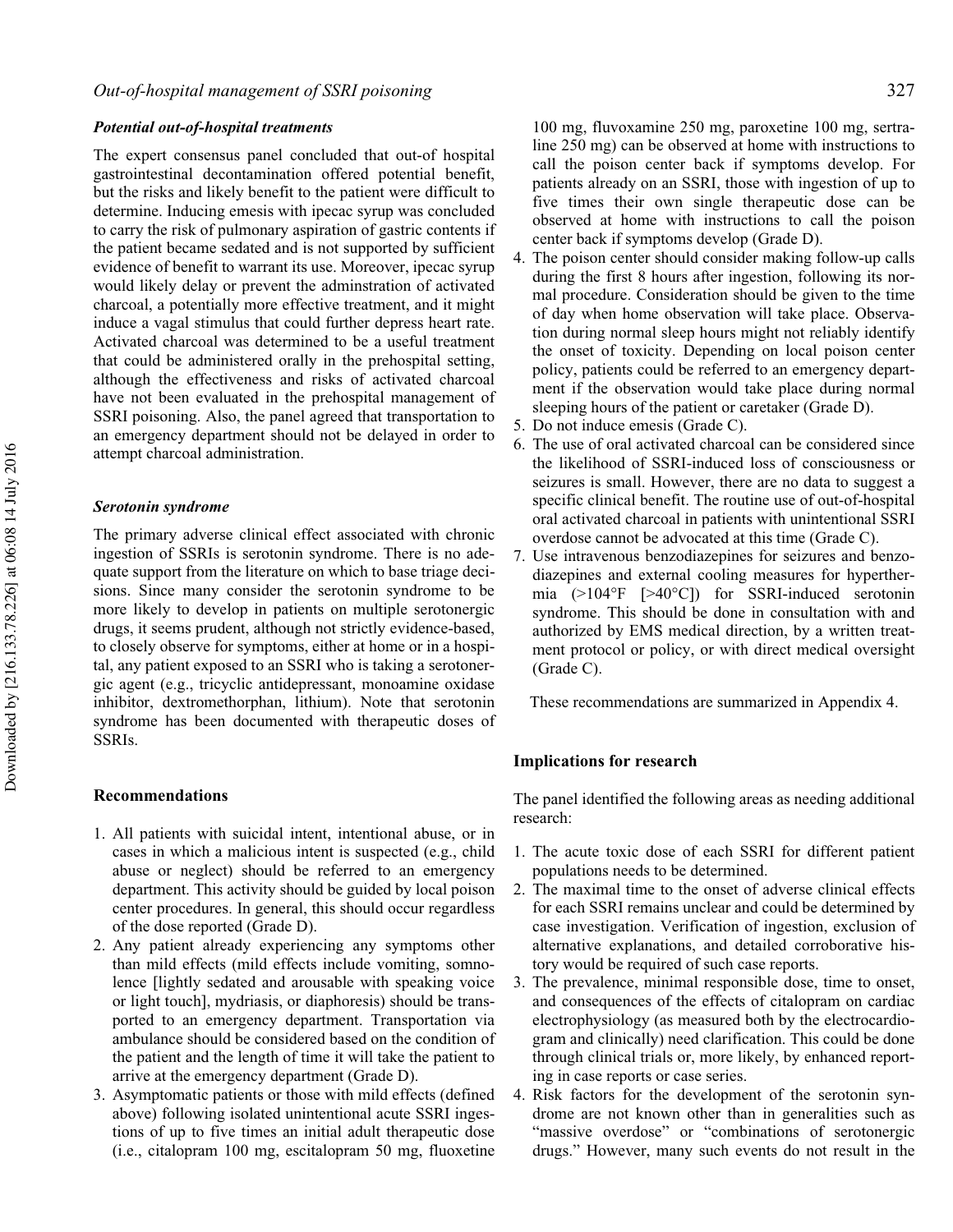serotonin syndrome. Clarification of the predisposing causes and risk groups is necessary.

5. The safety and efficacy of activated charcoal in the prevention or mitigation of SSRI-induced adverse effects should be clarified.

#### **Disclosures**

Dr. Erdman was an employee of AstraZeneca during his work on this guideline, and Dr. Booze's husband is employed by AstraZeneca. There are no other potential conflicts of interest reported by the expert consensus panel or project staff regarding this guideline.

#### **References**

- 1. Watson WA, Litovitz TL, Rodgers GC, Klein-Schwartz W, Reid N, Youniss J, Flanagan A, Wruk KM. 2004 annual report of the American Association of Poison Control Centers Toxic Exposure Surveillance System. Am J Emerg Med 2005; 23:589–666.
- 2. Toxic Exposure Surveillance System (TESS). American Association of Poison Control Centers 2000–2005.
- 3. Miller TR, Lestina DC. Costs of poisoning in the United States and savings from poison control centers: a benefit-cost analysis. Ann Emerg Med 1997; 29:239–245.
- 4. Klasco RK, ed. Poisindex system. Greenwood Village (CO): Thomson Micromedex; edition expires March 2004.
- 5. Mosby's Drug Consult 2005. Philadelphia: Elsevier; 2005.
- 6. Stork CM. Serotonin reuptake inhibitors and atypical antidepressants. In: Goldfrank LR, Flomenbaum NE, Lewin NA, Howland MA, Hoffman RS, Nelson LS, eds. Goldfrank's Toxicologic Emergencies. 7th ed. New York: McGraw-Hill; 2002. p. 865–874.
- 7. Whyte IM, Dawson AH, Buckley NA. Relative toxicity of venlafaxine and selective serotonin reuptake inhibitors in overdose compared to tricyclic antidepressants. QJM 2003; 96:369–374.
- 8. Grundemar L, Wohlfart B, Lagerstedt C, Bengtsson F, Eklundh G. Symptoms and signs of severe citalopram overdose. Lancet 1997; 349:1602.
- 9. Ho R, Norman RF, van Veen MM, Anderson IB. A 3-year review of citalopram and escitalopram ingestions. [abstract]. J Toxicol Clin Toxicol 2004; 42:746.
- 10. Kelly CA, Dhaun N, Laing WJ, Strachan FE, Good AM, Bateman DN. Comparative toxicity of citalopram and the newer antidepressants after overdose. J Toxicol Clin Toxicol 2004; 42:67–71.
- 11. Öström, Eriksson A, Thorson J, Spigset O. Fatal overdose with citalopram. Lancet 1996; 348:339–340.
- 12. Boyer EW, Shannon M. The serotonin syndrome. N Engl J Med 2005; 352:1112–1120.
- 13. http://www.fda.gov/medwatch/safety/2005/safety05.htm#Paxil3
- 14. Gentile S. SSRIs in pregnancy and lactation: emphasis on neurodevelopmental outcome. CNS Drugs 2005; 19:623–633.
- 15. Malm H, Klaukka T, Neuvonen PJ. Risks associated with selective serotonin reuptake inhibitors in pregnancy. Obstet Gynecol 2005; 106:1289–1296.
- 16. Shaneyfelt TM, Mayo-Smith MF, Rothwangl J. Are guidelines following guidelines? The methodological quality of clinical practice guidelines in the peer-reviewed medical literature. JAMA 1999; 281:1900–1905.
- 17. Shiffman RN, Shekelle P, Overhage JM, Slutsky J, Grimshaw J, Deshpande AM. Standardized reporting of clinical practice guidelines: a proposal from the Conference on Guideline Standardization. Ann Intern Med 2003; 139:493–498.
- 18. Kuczmarski RJ, Ogden CL, Grummer-Strawn LM, Flegal KM, Guo SS, Wei R, Mei Z, Curtin LR, Roche AF, Johnson CL. CDC Growth

Charts: United States. Advance Data from Vital and Health Statistics; No. 314. Hyattsville, MD: National Center for Health Statistics, 2000.

- 19. Benowitz NL. Antidepressants, general (noncyclic). In: Olson KR, ed. Poisoning & drug overdose. 4th ed. New York: McGraw Hill; 2004. p. 88–90.
- 20. Brent J. Serotonin reuptake inhibitors, newer antidepressants, and the serotonin syndrome. In: Ford MD, Delaney KA, Ling LJ, Erickson T, eds. Clinical Toxicology. Philadelphia: WB Saunders; 2001. p. 522–531.
- 21. Pentel PR, Keyler DE, Haddad LM. Tricyclic antidepressants and selective serotonin reuptake inhibitors. In: Haddad LM, Shannon MW, Winchester JF, eds. Clinical Management of Poisoning and Drug Overdose. 3rd ed. Philadelphia: WB Saunders; 1998. p. 437–451.
- 22. Whyte, IM. Serotonin uptake inhibitors. In: Dart RC, ed. Medical Toxicology. 3rd ed. Philadelphia: Lippincott Williams & Wilkins; 2004. p. 843–851.
- 23. Behrman RE, Kliegman RM, Jenson HB, eds. Nelson Textbook of Pediatrics 17th ed. Philadelphia: WB Saunders; 2004.
- 24. Lee C, Robertson J, Shilkofski N. Drug doses. In: Robertson J, Shilkofski N, eds. The Harriet Lane Handbook: a Manual for Pediatric House Officers / the Harriet Lane Service, Children's Medical and Surgical Center of the Johns Hopkins Hospital. Philadelphia: Elsevier Mosby; 2005.
- 25. http://www.fda.gov/cder/drug/antidepressants/SSRIPHA200410.htm
- 26. Isbister GK, Dawson A, Whyte IM. Citalopram overdose, serotonin toxicity, or neuroleptic malignant syndrome? Can J Psychiatry 2001; 46:657–659.
- 27. Wijnands-Kleukers APG, Zoelen G van, Dries I de, Muelenbelt J. A prospective study on intoxications with citalopram [abstract]. J Toxicol Clin Toxicol 2002; 40:274–275.
- 28. Baker SD, Morgan DL. Fluoxetine exposures: are they safe for children? Am J Emerg Med 2004; 22:211–213.
- 29. Barbey JT, Roose SP. SSRI safety in overdose. J Clin Psychiatry 1998; 59 Suppl 15:42–48.
- 30. Spiller HA, Morse S, Muir C. Fluoxetine ingestion: a one year retrospective study. Vet Hum Toxicol 1990; 32:153–155.
- 31. Feierabend RH, Jr. Benign course in a child with a massive fluoxetine overdose. J Fam Pract 1995; 41:289–291.
- 32. Garnier R, Azoyan P, Chataigner D, Taboulet P, Dellattre D, Efthymiou ML. Acute fluvoxamine poisoning. J Int Med Res 1993; 21:197–208.
- 33. Fraser J, South M. Life-threatening fluvoxamine overdose in a 4-yearold child. Intensive Care Med 1999; 25:548.
- 34. Myers LB, Dean BS, Krenzelok EP. Paroxetine (Paxil): overdose assessment of a new selective serotonin reuptake inhibitor [abstract]. Vet Hum Toxicol 1994; 36:370.
- 35. Myers LB, Krenzelok EP. Paroxetine (Paxil) overdose: a pediatric focus. Vet Hum Toxicol 1997; 39:86–88.
- 36. Baker SD, Vincent CB, Morgan DL. Paroxetine exposures: five-year analysis of unintentional ingestions in the pediatric population reported to the Texas Poison Center Network. [abstract]. J Toxicol Clin Toxicol 2003; 41:712.
- 37. Klein-Schwartz W, Anderson B. Analysis of sertraline-only overdoses. Am J Emerg Med 1996; 14:456–458.
- 38. Myers LB, Dean BS, Krenzelok EP. A closer look: sertraline (Zoloft) and pediatric overdoses [abstract]. J Toxicol Clin Toxicol 1995; 33:551.
- 39. Lau GT, Horowitz BZ. Sertraline overdose. Acad Emerg Med 1996; 3:132–136.
- 40. Catalano G, Cooper DS, Catalano MC, Guttman JM. Pediatric sertraline overdose. Clin Neuropharmacol 1998; 21:59–61.
- 41. Pao M, Tipnis T. Serotonin syndrome after sertraline overdose in a 5-year-old girl. Arch Pediatr Adolesc Med 1997; 151:1064–1067.
- 42. Personne M, Persson H, Sjöberg E. Citalopram toxicity. Lancet 1997; 350:518–519.
- 43. Personne M, Sjöberg G, Persson H. Citalopram overdose–review of cases treated in Swedish hospitals. J Toxicol Clin Toxicol 1997; 35:237–240.
- 44. Aydin N, Anac E, Caykoylu A, Akcay F. Neuroleptic malignant syndrome due to citalopram overdose. Can J Psychiatry 2000; 45:941–942.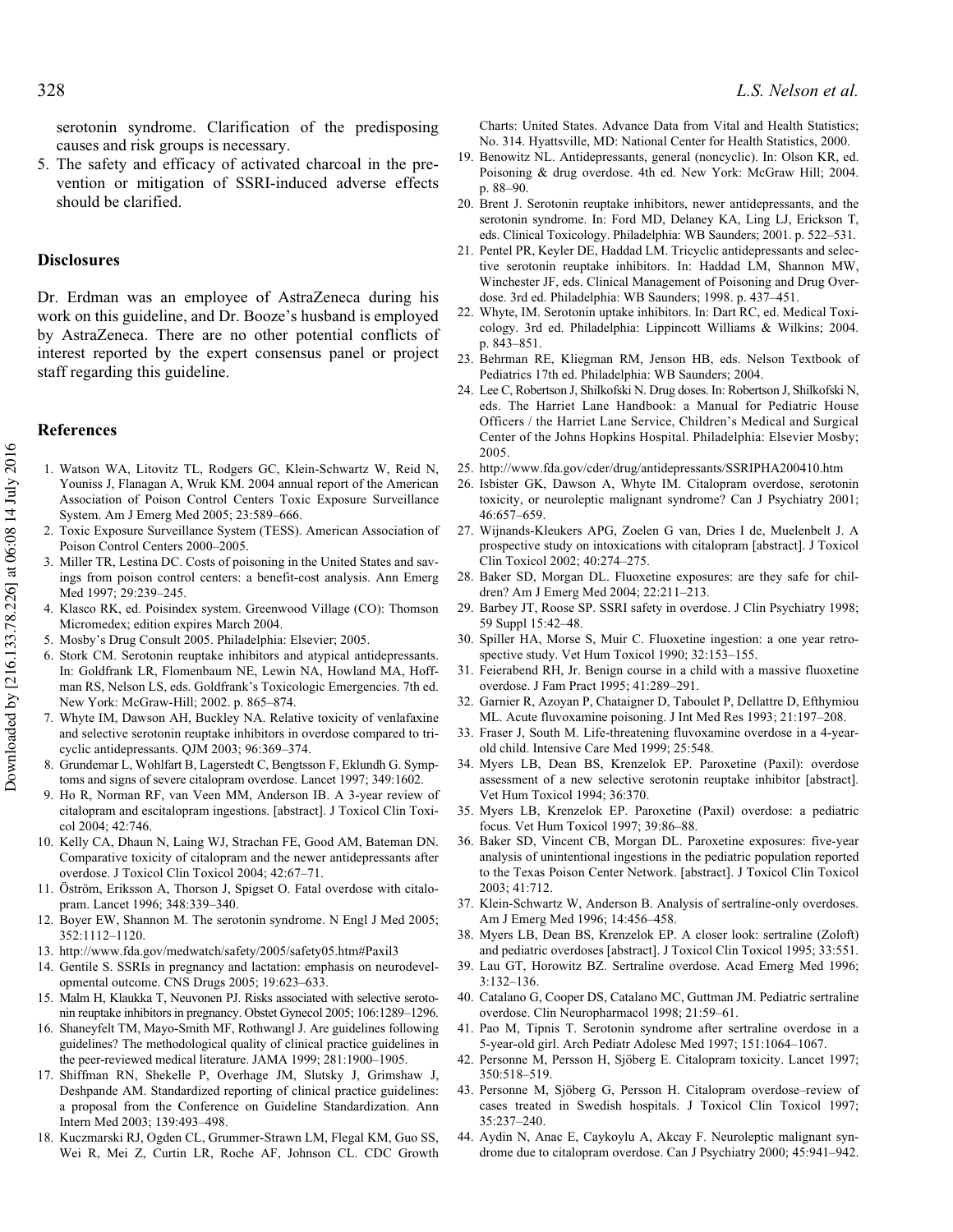- 45. Catalano G, Catalano MC, Epstein MA, Tsambiras PE. QTc interval prolongation associated with citalopram overdose: a case report and literature review. Clin Neuropharmacol 2001; 24:158–162.
- 46. Cuenca PJ, Holt KR, Hoefle JD. Seizure secondary to citalopram overdose. J Emerg Med 2004; 26:177–181.
- 47. Engebretsen KM, Harris CR, Wood JE. Cardiotoxicity and late onset seizures with citalopram overdose. J Emerg Med 2003; 25:163–166.
- 48. Lepola U, Leinonen E, Koponen H. Serum drug levels and electroencephalographic findings after citalopram intoxication. Nord J Psychiatry 1996; 50:61–62.
- 49. Rothenhausler HB, Hoberl C, Ehrentrout S, Kapfhammer HP, Weber MM. Suicide attempt by pure citalopram overdose causing long-lasting severe sinus bradycardia, hypotension and syncope: successful therapy with a temporary pacemaker. Pharmacopsychiatry 2000; 33:150–152.
- 50. Snider RD. Case report: left bundle branch block–a rare complication of citalopram overdose. J S C Med Assoc 2001; 97:380–382.
- 51. Tarabar AF, Hoffman RS, Nelson LS. Citalopram overdose: late presentation of torsades de pointes (TDP) with cardiac arrest [abstract]. J Toxicol Clin Toxicol 2003; 41:676.
- 52. Penfornis C, Hueber-Paysant V, Souplet JP, Curtes JP, Caubet A. Fatal case of citalopram intoxication [abstract]. Vet Hum Toxicol 1998; 40:178.
- 53. Lindgren KN, Bangh SA, Ling L, Stremski E, Mueller C. Escitalopram, a review of adverse effects in overdose reported to select regional poison center [abstract]. J Toxicol Clin Toxicol 2003; 41:658.
- 54. Olsen DG, Dart RC, Robinett M. Severe serotonin syndrome from escitalopram overdose [abstract]. J Toxicol Clin Toxicol 2004; 42:744–745.
- 55. Borys DJ, Setzer SC, Ling LJ, Reisdorf JJ, Day LC, Krenzelok EP. The effects of fluoxetine in the overdose patient. J Toxicol Clin Toxicol 1990; 28:331–340.
- 56. Cooper GL. The safety of fluoxetine--an update. Br J Psychiatry Suppl 1988:77–86.
- 57. Braitberg G, Curry SC. Seizure after isolated fluoxetine overdose. Ann Emerg Med 1995; 26:234–237.
- 58. Finnegan KT, Gabiola JM. Fluoxetine overdose. Am J Psychiatry 1988; 145:1604.
- 59. Graudins A, Vossler C, Wang R. Fluoxetine-induced cardiotoxicity with response to bicarbonate therapy. Am J Emerg Med 1997; 15:501–503.
- 60. Gross R, Dannon PN, Lepkifker E, Zohar J, Kotler M. Generalized seizures caused by fluoxetine overdose. Am J Emerg Med 1998; 16:328–329.
- 61. Grover J, Caravati EM. Right bundle branch block and delayed seizure associated with citalopram and fluoxetine ingestion [abstract]. J Toxicol Clin Toxicol 2001; 39:491.
- 62. Kim SW, Pentel PR. Flu-like symptoms associated with fluoxetine overdose: a case report. J Toxicol Clin Toxicol 1989; 27:389–393.
- 63. Kincaid RL, McMullin MM, Crookham SB, Rieders F. Report of a fluoxetine fatality. J Anal Toxicol 1990; 14:327–329.
- 64. Kious T, Wax P, Cobaugh D. Tramadol and fluoxetine induced serotonin syndrome with subsequent severe hyperpyrexia despite cyproheptadine [abstract]. J Toxicol Clin Toxicol 1999; 37:631–632.
- 65. Lherm T, Lottin F, Larbi D, Bray M, Legall C, Caen D. Torsade de pointes après intoxication monomedicamenteuse à la fluoxetine. Presse Med 2000; 29:306–307.
- 66. Moore JL, Rodriguez R. Toxicity of fluoxetine in overdose. Am J Psychiatry 1990; 147:1089.
- 67. Riddle MA, Brown N, Dzubinski D, Jetmalani AN, Law Y, Woolston JL. Fluoxetine overdose in an adolescent. J Am Acad Child Adolesc Psychiatry 1989; 28:587–588.
- 68. Henry JA. Overdose and safety with fluvoxamine. Int Clin Psychopharmacol 1991; 6 Suppl 3:41–45.
- 69. Martin AJ, Tebbs VM, Ashford JJ. Affective disorders in general practice. Treatment of 6000 patients with fluvoxamine. Pharmatherapeutica 1987; 5:40–49.
- 70. Amital D, Amital H, Gross R, Kindler S, Zohar J. Sinus bradycardia due to fluvoxamine overdose. Br J Psychiatry 1994; 165:553–554.
- 71. Banerjee AK. Recovery from prolonged cerebral depression after fluvoxamine overdose. Br Med J (Clin Res Ed) 1988; 296:1774.
- 72. Buchberger R, Wagner W. Fluvoxamine: safety profile in extensive post-marketing surveillance. Pharmacopsychiatry 2002; 35:101–108.
- 73. Chen Y, Barboteu M, Taboulet P, Le Gall JR. Convulsions et arrêt circulatoire lors d'une intoxication par la fluvoxamine et la paroxetine. Therapie 1998; 53:165–167.
- 74. Gill M, LoVecchio F, Selden B. Serotonin syndrome in a child after a single dose of fluvoxamine. Ann Emerg Med 1999; 33:457–459.
- 75. Hahn I, Blancaflor G, Hoffman RS, Howland MA, Nelson LS. Fluvoxamine overdose producing status epilepticus [abstract]. J Toxicol Clin Toxicol 2000; 38:573.
- 76. Langlois RP, Paquette D. Sustained bradycardia during fluvoxamine and buspirone intoxication. Can J Psychiatry 1994; 39:126–127.
- 77. Lebegue B. Survivable fluvoxamine overdose. Am J Psychiatry 1990; 147:1689.
- 78. Manet P, Hilpert F, Fouet P, Toledano D. Troubles du rythme ventriculaire lors d'une intoxication à la fluvoxamine. Therapie 1993; 48:62–63.
- 79. De Riu PL, Rosati G, Sotgiu S, Sechi G. Epileptic seizures after treatment with thiocolchicoside. Epilepsia 2001; 42:1084–1086.
- 80. Greb WH, Buscher G, Dierdorf HD, von Schrader HW, Wolf D. Ability of charcoal to prevent absorption of paroxetine. Acta Psychiatr Scand Suppl 1989; 350:156–157.
- 81. Lund J, Lomholt B, Fabricius J, Christensen JA, Bechgaard E. Paroxetine: pharmacokinetics, tolerance and depletion of blood 5-HT in man. Acta Pharmacol Toxicol (Copenh) 1979; 44:289–295.
- 82. Christensen O, Sorensen HA, Almdal TP. Bivirkninger ved behandling med selektive serotoningenoptagelseshaemmere. Hyponotrioemi pa grund af Schwartz-Bartters syndrome. Ugeskr Laeger 1996; 158:6920–6922.
- 83. Dunbar GC. An interim overview of the safety and tolerability of paroxetine. Acta Psychiatr Scand Suppl 1989; 350:135–137.
- 84. Gorman SE, Rice T, Simmons HF. Paroxetine overdose. Am J Emerg Med 1993; 11:682.
- 85. Graeme K, Curry S, Kunkel D. Delayed cardiotoxicity after haloperidol and paroxetine overdose [abstract]. J Toxicol Clin Toxicol 1999; 37:635.
- 86. Johnsen CR, Hoejlyng N. Hyponatremia following acute overdose with paroxetine. Int J Clin Pharmacol Ther 1998; 36:333–335.
- 87. Johnson R, Velez LI, Roth B. Paroxetine as a sole cause of serotonin syndrome: a massive overdose with documented serum paroxetine levels [abstract]. J Toxicol Clin Toxicol 2001; 39:491.
- 88. Robert P, Senard JM, Fabre M, Cabot C, Cathala B. Syndrome sétoninergique lors d'une intoxication aiguë aux antidépresseurs. Ann Fr Anesth Reanim 1996; 15:663–665.
- 89. Velez LI, Shepherd G, Roth BA, Benitez FL. Serotonin syndrome with elevated paroxetine concentrations. Ann Pharmacother 2004; 38:269–272.
- 90. Waksman JC, Heard K, Jolliff H, Daly FFS, Bogdan GM, Dart RC. Serotonin syndrome associated with the use of St. John's wort (Hypericum perforatum) and paroxetine. [abstract]. J Toxicol Clin Toxicol 2000; 38:521.
- 91. Mattila MJ, Saarialho-Kere U, Mattila M. Acute effects of sertraline, amitriptyline, and placebo on the psychomotor performance of healthy subjects over 50 years of age. J Clin Psychiatry 1988; 49 Suppl:52–58.
- 92. Brendel DH, Bodkin JA, Yang JM. Massive sertraline overdose. Ann Emerg Med 2000; 36:524–526.
- 93. Brown DF, Kerr HD. Sertraline overdose. Ann Pharmacother 1994; 28:1307.
- 94. Caracci G. Unsuccessful suicide attempt by sertraline overdose. Am J Psychiatry 1994; 151:147.
- 95. Kaminski CA, Robbins MS, Weibley RE. Sertraline intoxication in a child. Ann Emerg Med 1994; 23:1371–1374.
- 96. Lopez Gaston OD, Wierzbinsky S, Lopez Gaston RS, Resnik S, Pardomenico S, Jorge M. Sertralina. Efectos adversos por superposicion de manifestaciones de sindromes serotoninico y neuroléptico maligno. Medicina (B Aires) 2000; 60:241–244.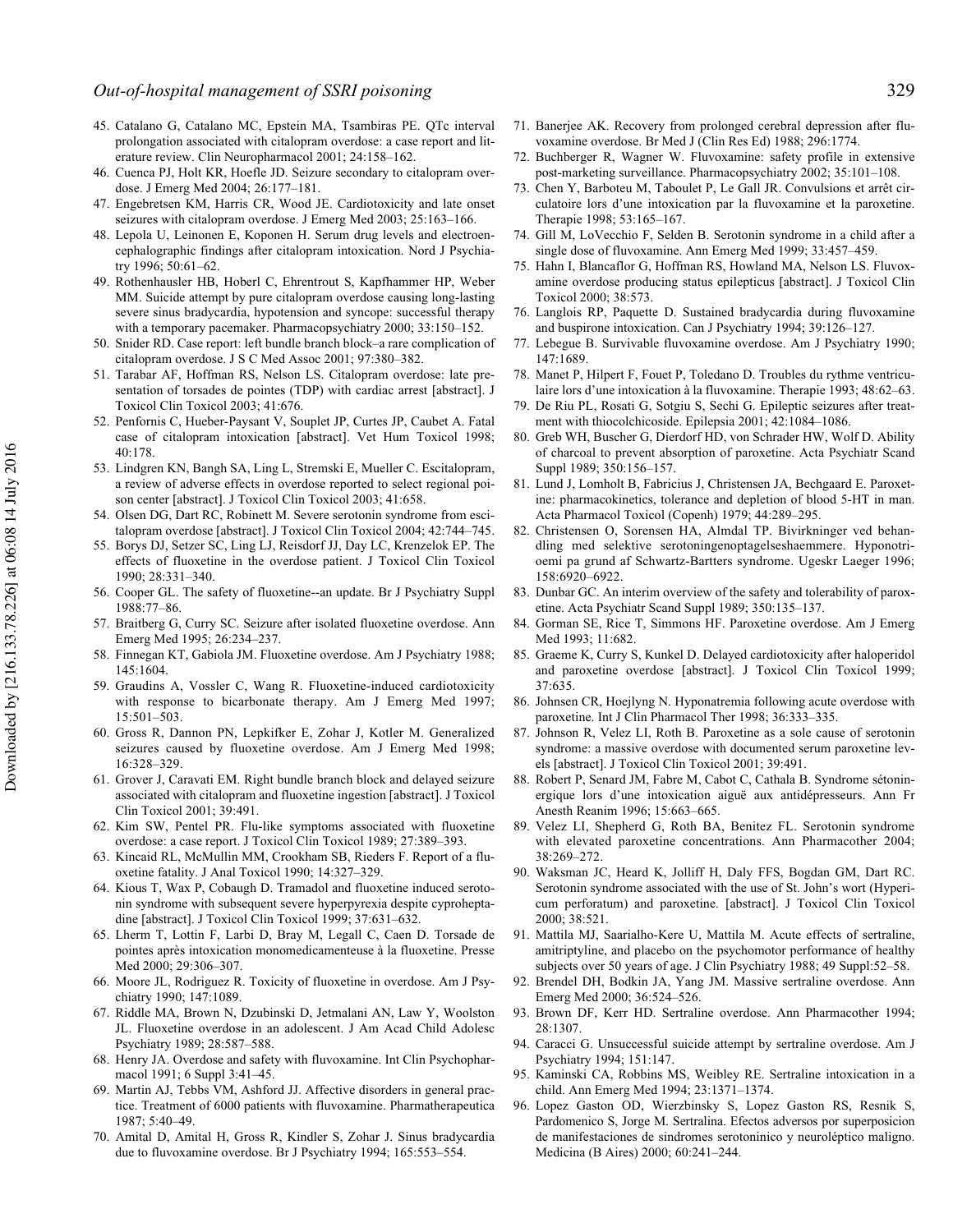- 97. Meier K, Lam R. 4 gram sertraline (Zoloft®) overdose resulting in delayed seizures [abstract]. J Toxicol Clin Toxicol 1998; 36:520–521.
- 98. Mordel A, Linden CH. Marked sinus tachycardia following sertraline overdose [abstract]. J Toxicol Clin Toxicol 1998; 36:521.
- Vanberkum M, Thiel J, Leikin J, Segovia A. A fatality due to serotonin syndrome [abstract]. J Toxicol Clin Toxicol 1996; 34:539–540.
- 100. Laine K, Kivisto KT, Pelttari S, Neuvonen PJ. The effect of activated charcoal on the absorption of fluoxetine, with special reference to delayed charcoal administration. Pharmacol Toxicol 1996; 79:270–273.
- 101. Lapatto-Reiniluoto O, Kivisto KT, Neuvonen PJ. Effect of activated charcoal alone or given after gastric lavage in reducing the absorption of diazepam, ibuprofen and citalopram. Br J Clin Pharmacol 1999; 48:148–153.
- 102. Isbister GK, Dawson AH, Whyte IM. Feasibility of prehospital treatment with activated charcoal: who could we treat, who should we treat? Emerg Med J 2003; 20:375–378.

#### **Appendix 1**

#### *Expert Consensus Panel Members*

Lisa L. Booze, Pharm.D. Certified Specialist in Poison Information Maryland Poison Center University of Maryland School of Pharmacy Baltimore, Maryland

E. Martin Caravati, M.D., M.P.H., F.A.C.M.T., F.A.C.E.P. Professor of Surgery (Emergency Medicine) University of Utah Medical Director Utah Poison Center Salt Lake City, Utah

Gwenn Christianson, R.N., M.S.N. Certified Specialist in Poison Information Indiana Poison Center Indianapolis, Indiana

Peter A. Chyka, Pharm.D., F.A.A.C.T., D.A.B.A.T. Professor, Department of Pharmacy University of Tennessee Health Science Center Memphis, Tennessee

Daniel C. Keyes, M.D., M.P.H. Medical Director Pine Bluff Chemical Demilitarization Facility Associate Professor, Southwestern Toxicology Training Program Dallas, Texas

Anthony S. Manoguerra, Pharm.D., D.A.B.A.T., F.A.A.C.T.

Professor of Clinical Pharmacy and Associate Dean School of Pharmacy and Pharmaceutical Sciences University of California San Diego

- 103. Phillips S, Brent J, Kulig K, Heiligenstein J, Birkett M. Fluoxetine versus tricyclic antidepressants: a prospective multicenter study of antidepressant drug overdoses. The Antidepressant Study Group. J Emerg Med 1997; 15:439–445.
- 104. Brucculeri M, Kaplan J, Lande L. Reversal of citalopram-induced junctional bradycardia with intravenous sodium bicarbonate. Pharmacotherapy 2005; 25:119–122.
- 105. Caravati EM. Unintentional acetaminophen ingestion in children and the potential for hepatotoxicity. J Toxicol Clin Toxicol 2000; 38:291–296.
- 106. Henry JA. Epidemiology and relative toxicity of antidepressant drugs in overdose. Drug Saf 1997; 16:374–390.
- 107. Isbister GK, Bowe SJ, Dawson A, Whyte IM. Relative toxicity of selective serotonin reuptake inhibitors (SSRIs) in overdose. J Toxicol Clin Toxicol 2004; 42:277–285.

Former Director, California Poison Control System, San Diego Division San Diego, California Lewis S. Nelson, M.D., F.A.C.E.P., F.A.C.M.T., F.A.A.C.T. Associate Professor of Emergency Medicine New York University School of Medicine Associate Medical Director New York City Poison Control Center New York, New York

Kent R. Olson, M.D., F.A.C.E.P., F.A.A.C.T., F.A.C.M.T. Medical Director California Poison Control System, San Francisco Division Clinical Professor of Medicine & Pharmacy University of California, San Francisco San Francisco, California

Elizabeth J. Scharman, Pharm.D., D.A.B.A.T., B.C.P.S., F.A.A.C.T. Director, West Virginia Poison Center Professor, West Virginia University School of Pharmacy Department of Clinical Pharmacy Charleston, West Virginia

Paul M. Wax, M.D., F.A.C.M.T. Attending Toxicologist University of Texas, Southwestern Medical Center Dallas, Texas

Alan D. Woolf, M.D., M.P.H., F.A.C.M.T. Director, Program in Environmental Medicine Children's Hospital, Boston Associate Professor of Pediatrics Harvard Medical School Boston, Massachusetts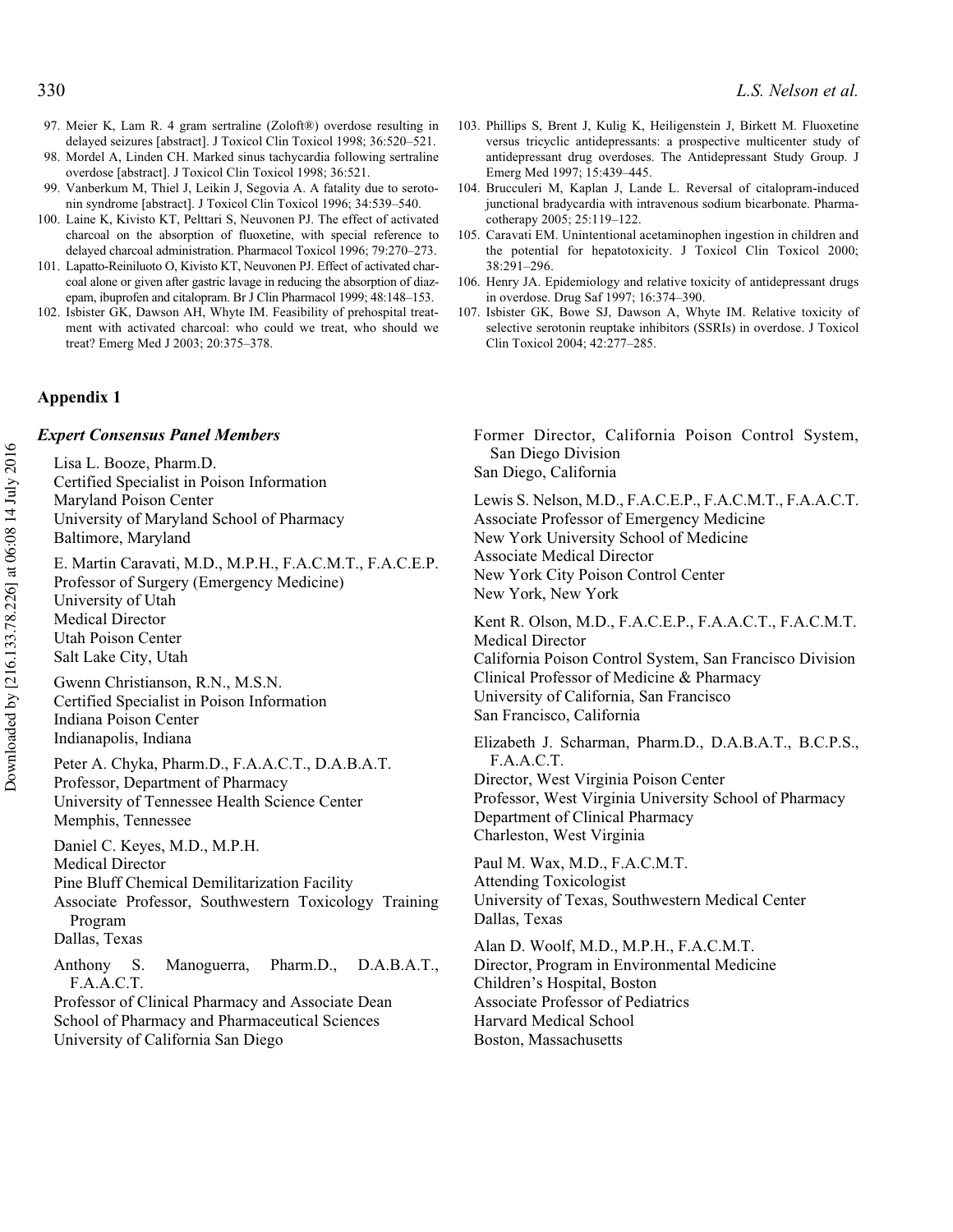## **Appendix 2**

| <b>Grades of Recommendation and Levels of Evidence</b> |  |  |
|--------------------------------------------------------|--|--|
|                                                        |  |  |

| Grade of recommendation Level of evidence |                | Description of study design                                                                                                                                                           |
|-------------------------------------------|----------------|---------------------------------------------------------------------------------------------------------------------------------------------------------------------------------------|
| $\mathbf{A}$                              | 1a             | Systematic review (with homogeneity) of randomized clinical trials                                                                                                                    |
|                                           | 1 <sub>b</sub> | Individual randomized clinical trials (with narrow confidence interval)                                                                                                               |
|                                           | 1c             | All or none (all patients died before the drug became available, but some now survive on it;<br>or when some patients died before the drug became available, but none now die on it.) |
| B                                         | 2a             | Systematic review (with homogeneity) of cohort studies                                                                                                                                |
|                                           | 2b             | Individual cohort study (including low quality randomized clinical trial)                                                                                                             |
|                                           | 2c             | "Outcomes" research                                                                                                                                                                   |
|                                           | 3a             | Systemic review (with homogeneity) of case-control studies                                                                                                                            |
|                                           | 3 <sub>b</sub> | Individual case-control study                                                                                                                                                         |
| $\mathcal{C}$                             | 4              | Case series, single case reports (and poor quality cohort and case control studies)                                                                                                   |
| D                                         |                | Expert opinion without explicit critical appraisal or based on physiology or bench research                                                                                           |
|                                           | 6              | <b>Abstracts</b>                                                                                                                                                                      |

# **Appendix 3**

#### *Secondary Review Panel Organizations*

Ambulatory Pediatric Association American Academy of Breastfeeding Medicine American Academy of Emergency Medicine American Academy of Pediatrics American Association for Health Education American College of Clinical Pharmacy American College of Emergency Physicians American College of Occupational and Environmen Medicine American Pharmacists Association American Public Health Association American Society of Health-System Pharmacists Association of Maternal and Child Health Programs Association of Occupational and Environmental Clinics Association of State and Territorial Health Officials Canadian Association of Poison Control Centres

|     | Centers for Disease Control and Prevention - National                        |
|-----|------------------------------------------------------------------------------|
|     | Center for Injury Prevention and Control                                     |
|     | Consumer Federation of America                                               |
|     | <b>Consumer Product Safety Commission</b>                                    |
|     | Department of Transportation                                                 |
|     | <b>Emergency Medical Services for Children</b>                               |
| tal | <b>Emergency Nurses Association</b>                                          |
|     | <b>Environmental Protection Agency</b>                                       |
|     | Food and Drug Administration                                                 |
|     | National Association of Children's Hospitals and Related                     |
|     | Institutions                                                                 |
|     | National Association of Emergency Medical Services                           |
|     | Physicians                                                                   |
|     | National Association of Emergency Medical Technicians                        |
|     | National Association of School Nurses                                        |
|     | National Association of State Emergency Medical Services<br><b>Directors</b> |
|     | National Safe Kids Campaign                                                  |
|     | <b>Teratology Society</b>                                                    |
|     | World Health Organization International Programme on                         |
|     | <b>Chemical Safety</b>                                                       |
|     |                                                                              |